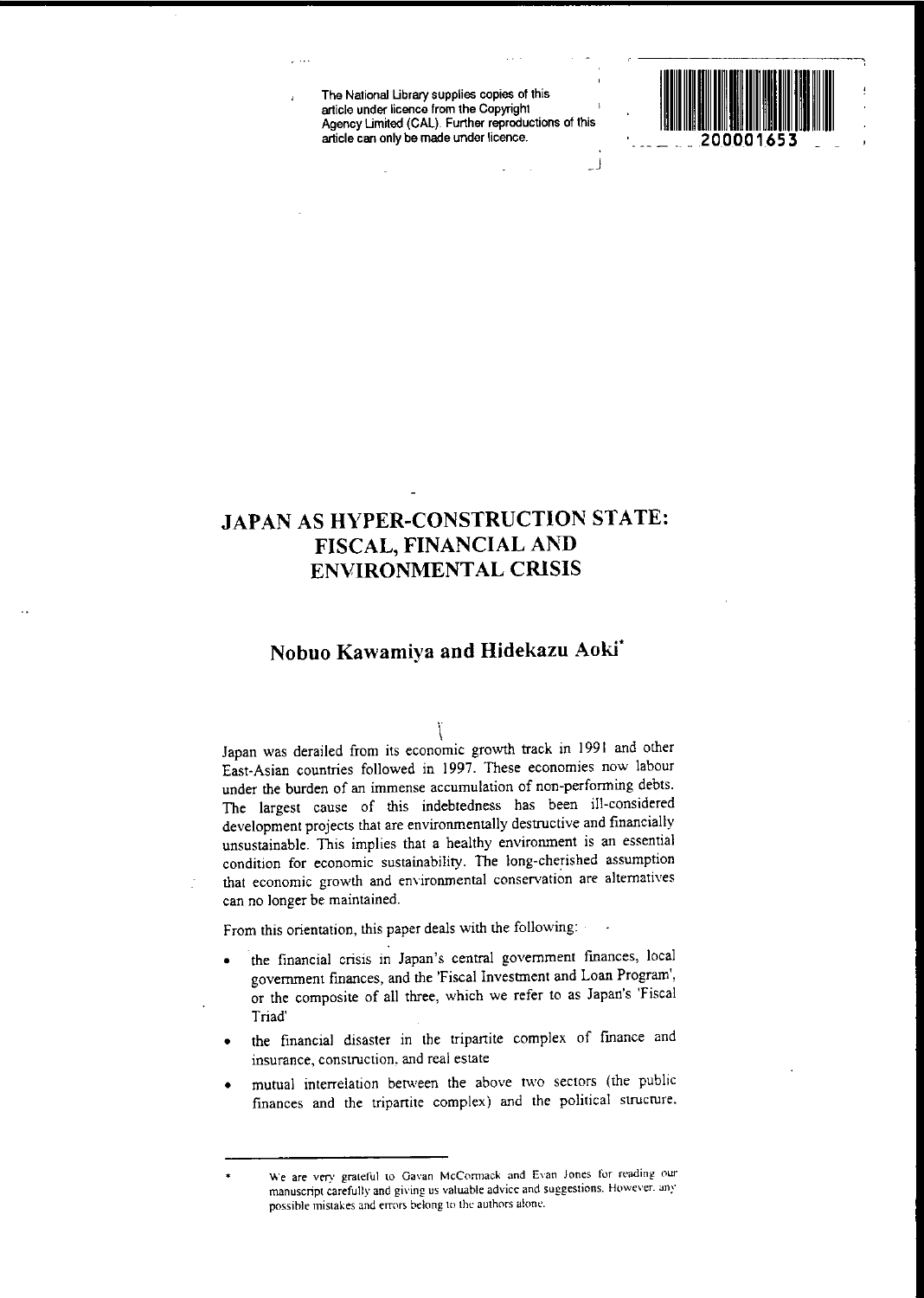forming the so called 'Iron Triangle' now threatening the nation's fmancial stability

- the historical transition affecting Japan's industrial structure, **showing a trend towards industrial saturation**
- **• the consequences of the interaction between the above-mentioned factors**
- $the$  **environmental** destruction caused by Japan's construction complex and the **Iron** Triangle.

## **The Public Sector Fiscal Crisis**

Japan's fiscal plight is indicated by the central governments' revenue/expenditure balance. In the budget for financial year 1999-2000, the dependence of the national revenue on government bonds is officially estimated as 37.9%; the revenue from debt is 31.0 trillion yen and the total (gross) governmental revenue was 81.9 trillion yen. A more **accurate debt/revenue analysis, however, gives another result. The said** gross revenue includes the debt service payments (19.8 trillion yen), the deficit covering expense for 1998-99 (1.6 trillion yen) and the local allocation tax grants (13.5 trillion yen) that must be subtracted from the gross revenue because they are obligatory expenditures for the central government. The 'net (disposable) revenue of the government, therefore, is only 46.9 trillion' yen. Thus the debt to net-revenue ratio amounts to 66.1 % (31.0 divided by 46.9). The debt dependence could be further aggravated if a supplementary budget is produced in response to pressure from Liberal Democrat politicians and, possibly, the American government (Budget Committee of the House of the Representative, 1999:4.)

The accumulation of public-financial deficits by general governments ana municipal corporations is shown in Fig. I. This includes, besides the (central) government bonds, governmental debts in various special accounts (usually called 'hidden government bonds'), debts 01 local **governments, and liabilities of municipal corporations. Discussion of** Japan's debt problem commonly deals with the government bonds alone.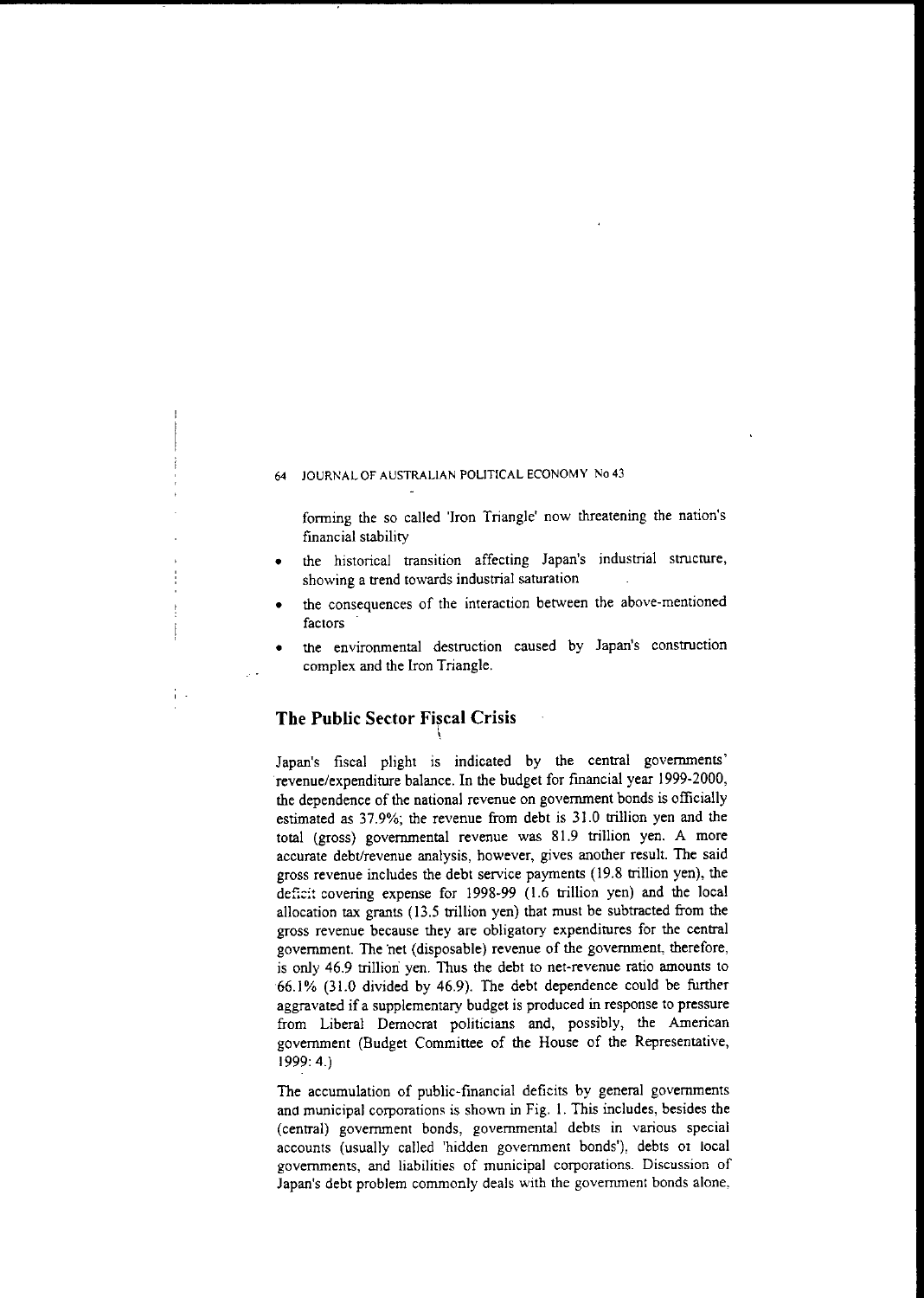L  $\sim$ 

resulting in a serious underestimate of the crisis.





Source: Budget Committee of the House of the Representative (1999: 98, 99, 179).

Japan's fiscal system comprises another important source of public debt: the Fiscal Investment and Loan Program, FILP (also known as Treasury Investments and Loans, TIL), using funds from the postal savings, postal life insurance, and annuity pension funds, etc. The FILP amounts to 52.9 trillion yen in the 1999·2000 budget. The FILP has surpassed 50 trillion yen since 1993. Although described modestly as 'the second budget', the FILP regularly exceeds the general administrative expenditure in the national budget:

If the F1LP expenditure is added to the ordinary budget, the governmental expenditure based on debt amounts to 83.9 trillion yen in 1999.2000. In this same year. local governments plan to issue municipal bonds amounting to 11.3 trillion yen and to borrow 7.6 trillion yen from the central government. In addition, special public corporations are licavily indebted because of their extravagant development projects to the tune of tens or hundreds of billions of yen. These organisations are the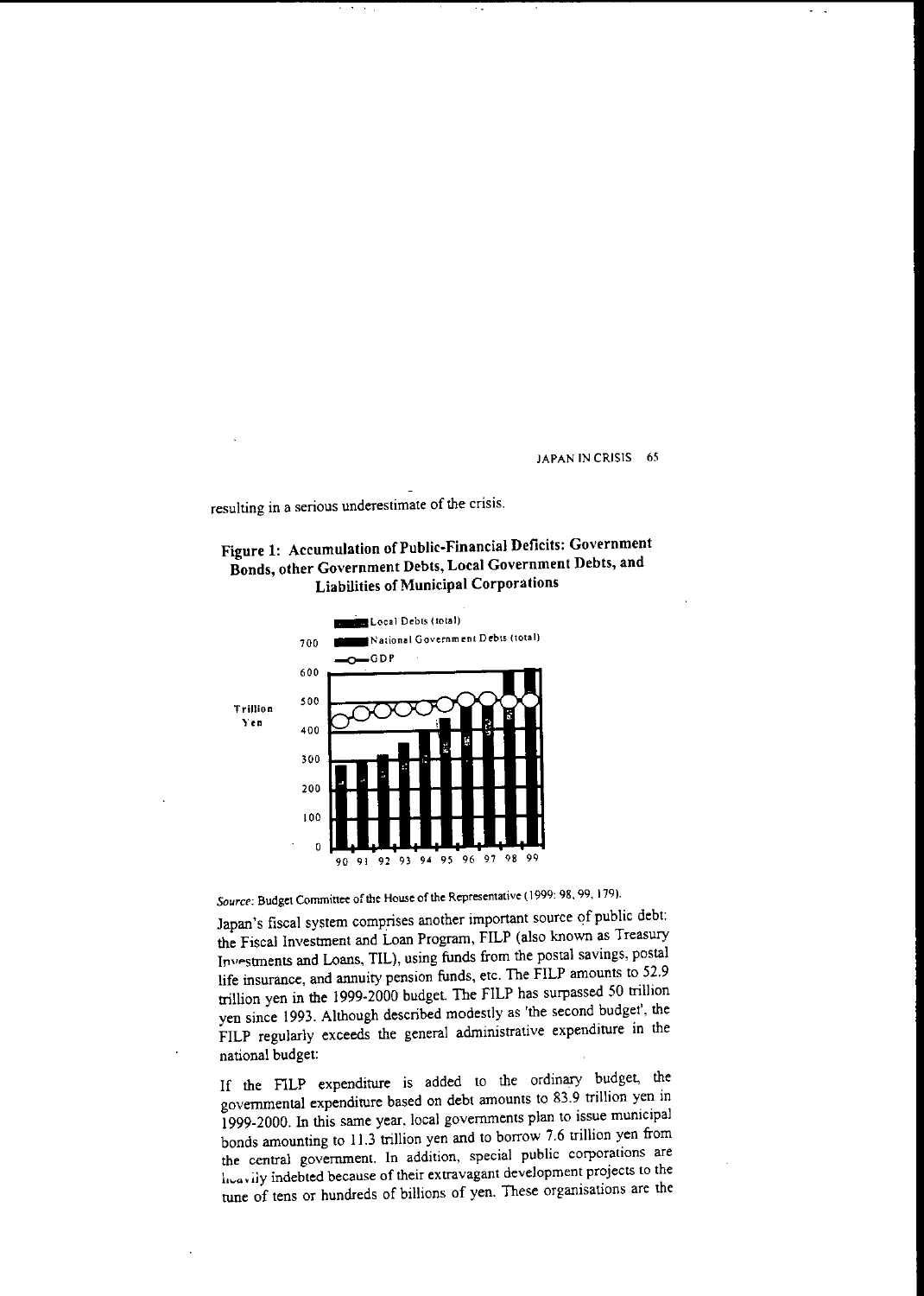largest and greediest absorbers of the F1LP funds. Moreover, the organisations within the so-called the 'third sector' (half-municipal and half-private corporations) have accumulated enormous liabilities on government security:



#### Figure 2: Outstanding Balance of the Total Public Debts Including the Fiscal Investment and Loan Program (FILP)  $\lambda$

Nb: End of Fiscal Year 1997 (trillion yen)

Source: Budget Committee of the House of the Representative (1999: 98. 99. 149, 150).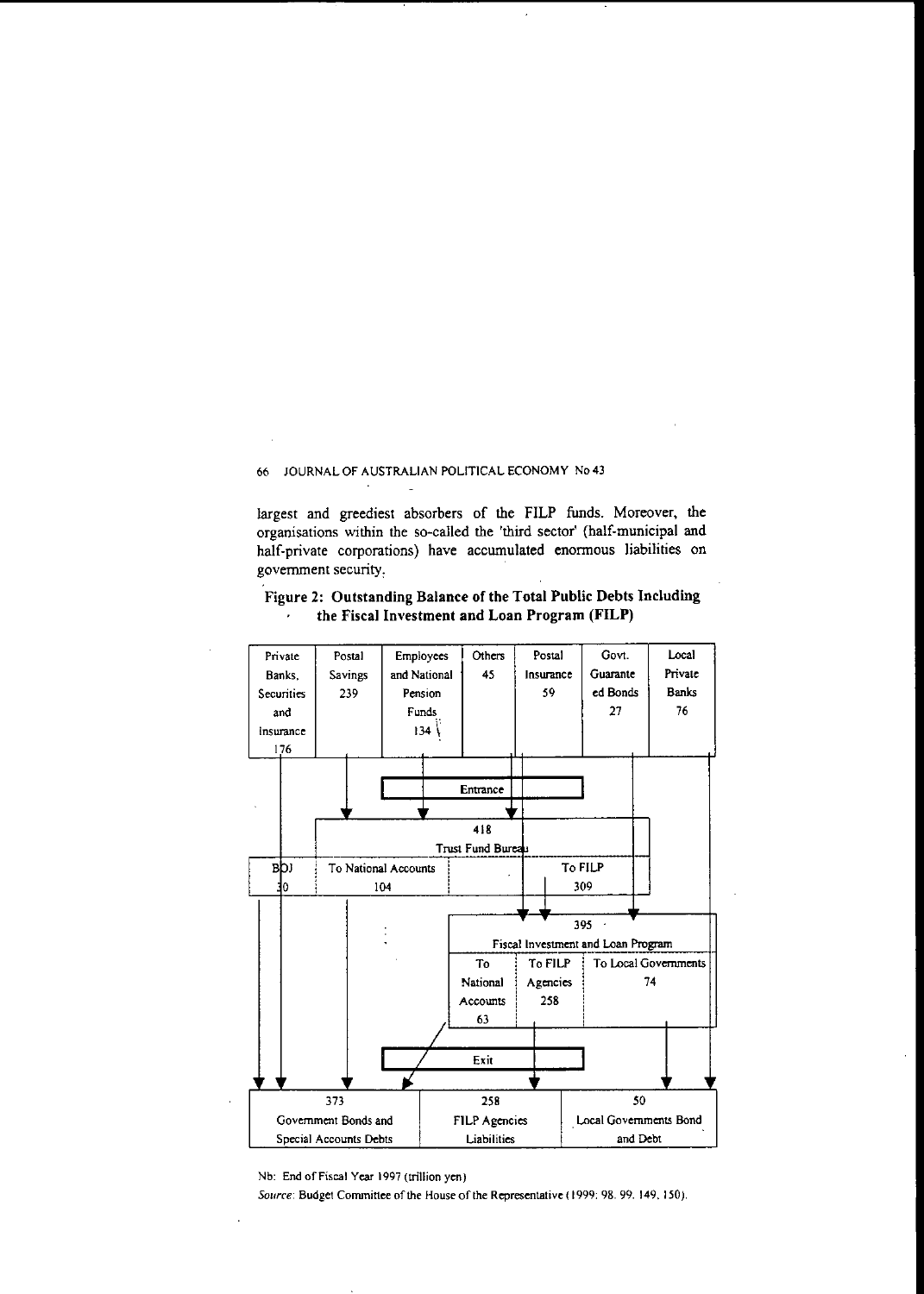As of the end of 1997-98, the sum total of the public debts of the general **governments, municipal corporations, and special public corporations is** estimated to exceed 781 trillion yen. Outstanding public debt is estimated at 373 trillion yen for the central government, 150 trillion yen for local governments, and 258 trillion yen for the FILP-financed institutions. This total public debt corresponds to a formidable burden of 6 million yen *per capita.*

A breakdown of the total public debt by sector is illustrated in Fig. 2. The outstanding public debt sums to 781 trillion yen as of March 1998. In 1993, Cabinet adopted a 'Basic Plan for Public Investment', designed to stimulate the economy and to meet the US government request to boost imports. Under this plan, 630 trillion yen was to be allocated to public works expenditure over the coming decade. The plan had once been dropped because of the aggravating fiscal crisis, but was revived because of the deepening recession. It is impossible to isolate the plan from the 'ordinary' public investments of tens of trillions, so the public debt will inevitably be doubled in the same period because all of the Plan will have to be financed by public bonds.

Private fmancial assets are estimated to have reached 1,228 trillion yen as of Sept. 31, 1998. Total public debts are 781 trillion yen. It is evident that Japan's banking system is dangerously dependent on public fmance.

# Structural Analysis of the Crisis

Japan's fiscal system consists of three components: central government fmance, local government fmances, and the FILP (TIL) system. The last, peculiar to Japan, has served to inflate Japan's fiscal deficit beyond the taxpayers' control. The outstanding FILP fmance, rivalling the GDP, is controlled at the discretion of the Ministry of Finance (MOF) and its FlLP management bureau. Nominally the Diet controls the FILP, but in fact the MOF controls the Diet fmancially.

The three public finance sectors form a Fiscal Triad that controls more than one third of GDP, or about 190 trillion yen. Figure 3 shows the **relations of the three sectors. The frame width is proportional to each** armual budget. The overlaps between the frames indicate a fmancial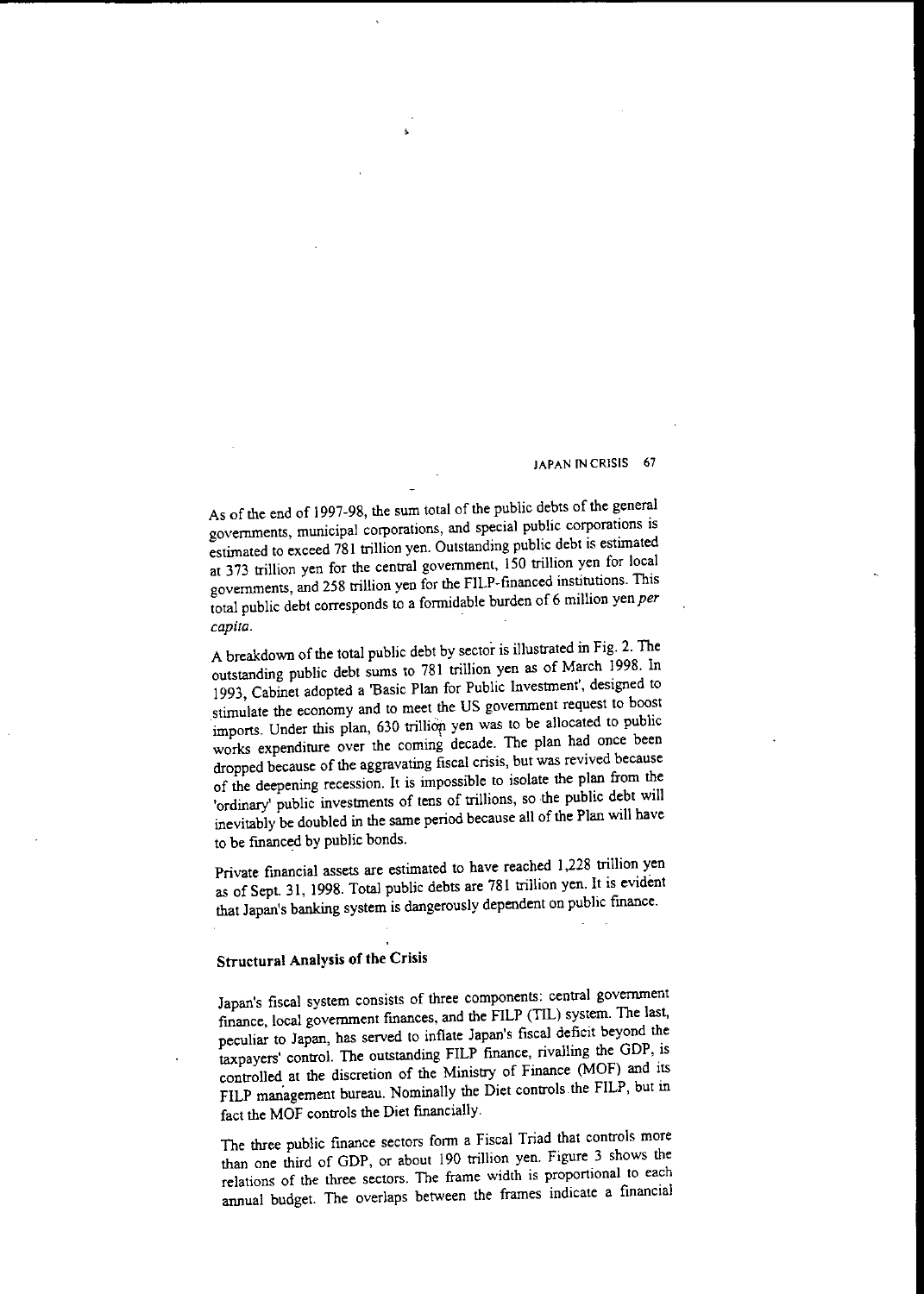transfer within the Fiscal Triad, e.g., from government or **FILP** to local governments. This overlapping is introduced to avoid counting the same fund twice (Kawamiya & Aoki, 1996).

Each expenditure sector comprises two parts: general administrative expenditure (a), and construction-related spending and public debt expenses (b). The former causes the latter: accumulated construction **bonds stiffen government fmance and necessitate issuance of deficit** covering bonds. If one sums all (a) terms and all (b) terms, one obtains a consolidated account of the Fiscal Triad expenditure. In addition, each revenue sector is made up of two sources: (a') the tax and stamp revenue and/or (b') the bond revenue. The two can be lumped together as shown in the lower part of Figure  $\overline{3}$ .

As shown, the proper FILP does not include fiscal investment in government bonds. In the text, however, the term FILP denotes the Treasury Investment and Loans as a whole.

**Comparison of the consolidated revenue and expenditure reveals a close** correspondence between excessive dependence on public debts and **excessive construction spending. Evidently this correspondence is** relevant to the Japanese fiscal crisis: in decisions regarding public budgets in Japan - expenditure comes first and revenue follows, flexibly adjusted by public borrowing. Most public investments have been financed by construction bonds, and most public debt expenses have been to repay them. An inevitable consequence of this structure is unlimited expansion of the public debt.

## **FILP as a Breeder of Public Debts**

The debt-addicted behaviour of Japan's general governments is plain. Less well known is that Japan's Ministry of Finance (MOF) is the world's largest debtor and creditor. It manages an outstanding **FlLP**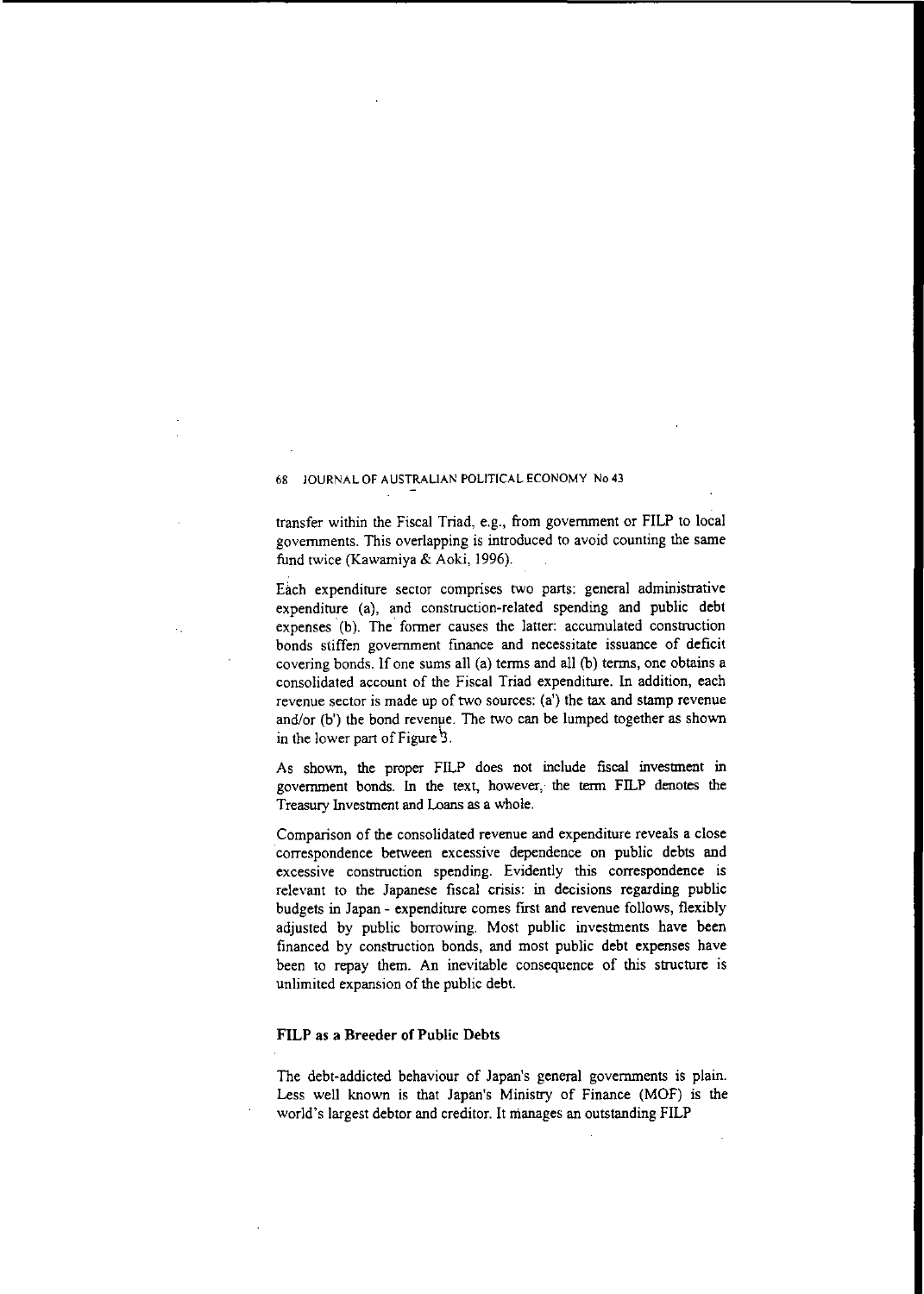## Figure 3: Annual Budgets of the Fiscal Triad Consisting of Government finance, Local Government Finances, and FILP (Fiscal Investment and. Loan Program)

Fiscal Year 1997 (frillion yen)<br>National General Accounts(81.9)

Fiscal Investments & Loans Program(52.9)

| National Donda<br>31.0                            |                        | National tax and stamp revenue &<br><b>Others</b><br>50.9 |                                         | <b>IRevenue</b>    | Revenuel                    | Postal sayings. Welfare ennelty fundal<br>& Others<br>43.7 |                                 |                                                  | Luis.<br>6.6 | <b>Cruze</b><br><b>Secure Ives consid</b><br>2.6 |
|---------------------------------------------------|------------------------|-----------------------------------------------------------|-----------------------------------------|--------------------|-----------------------------|------------------------------------------------------------|---------------------------------|--------------------------------------------------|--------------|--------------------------------------------------|
| <b>Mutterni siebt</b><br><b>SALDERIAS</b><br>19.8 | Lubilt<br>marka<br>9.9 | <b>Other general expenses</b><br>38.7                     | Likat<br>allocation to<br>grant<br>13.5 | <b>Expenditure</b> | Expenditure <sub>mean</sub> | <b>To Level</b><br>Corre-<br>11                            | unedal<br><b>ALCOHOLS</b><br>59 | Bailerat Garerameatal flauncial<br>anado<br>24 1 |              | <b>Libbs</b><br><b>unuths</b><br>12.2            |



Local General Accounts total(88.5)

| Tax Revenue and Other Cash Revenues(92.8) |                        | Debt and Loan Revenue(96.1) |                                              |                                                          |  |  |
|-------------------------------------------|------------------------|-----------------------------|----------------------------------------------|----------------------------------------------------------|--|--|
| 49.1%                                     |                        | 50.9%                       |                                              |                                                          |  |  |
| General Expenditure(70.9)                 | Debt Exnenditure(31.1) |                             | Construction Investment<br>Expenditure(41 7) | Governmental Investment &<br>Financial Expenditure(45.2) |  |  |
| 37.5%                                     | 16.5%                  |                             | 22.1%                                        | 23.9%                                                    |  |  |

Nb: Fiscal Year 1999 (trillion yen)

*Source:* Kawamiya & Aoki (1994); Kawamiya & Aoki, (1997); Dudget CommiUce of lhe House of the Represenlative (1999: 4.136.145-8)

'Z z n C! *V>* in  $\mathcal{S}$   $\mathcal{A}^{\pm}$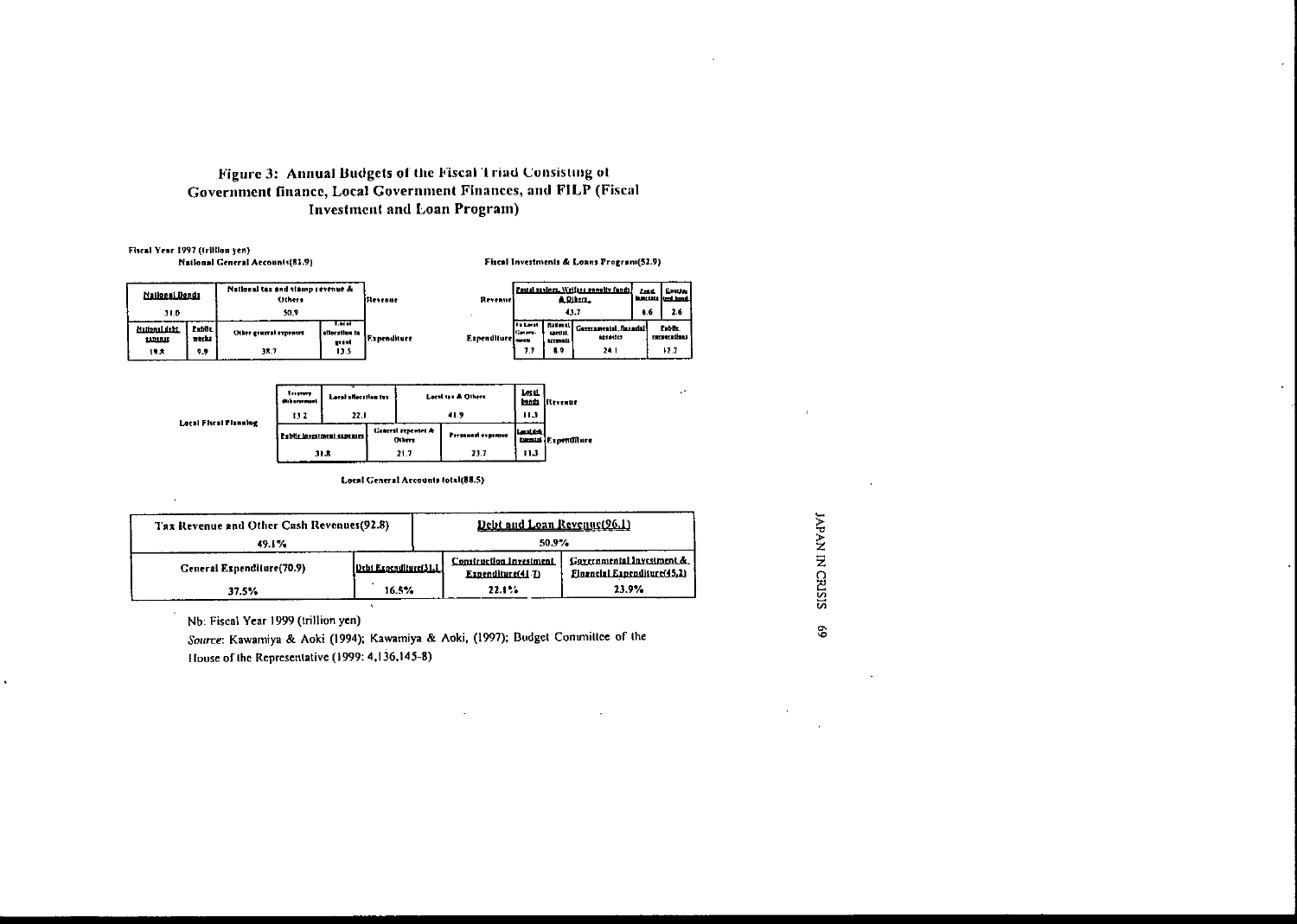balance of 504 trillion yen as of 31 March 1997<sup>1</sup>. But is this huge credit **performing?**

Since 1993 the MOF has been spending over 50 trillion yen annually through the FILP alone, a sum which rivals the total assets of the world's largest banks. The outstanding balance of all FILP funds amounts to 504 trillion yen. equal to one seventh of the gross global product (US\$25.8 trillion in 1994). Are the MOF bureaucrats competent enough to manage that large fund? If not, the MOF is likely to become a Leviathan 'Ponzi financier'. to be exploited by irresponsible debtors.

The worst FILP fund recipient, Japan National Railways Settlement Corporation, had a debt of 23 trillion yen (including non-FILP loans) and had no profitable business in the 1990s. Yet it continued to pay its annual interest payments of 1.3 trillion yen, being financed by FILP until March 31, 1997 (after which the final debt of27.7 trillion yen was transferred to the national account). The second largest borrower, Japan Highway Public Corporation, engages in unlimited construction of non-lucrative highways, depleting the profits from major trunk highways. Finally the largest and once reputable borrower of FILP funds. the Housing Loan 'Corporation, has fallen into difficulty because its sound borrowers now switch their H.L.C. loans to commercial bank loans: the latter can offer much lower interest rates. Meanwhile, risky borrowers are failing to meet the debt service payments as they lose income due to the recession and 'restructuring.' Owing to the prodigal FILP fund, most FILP agencies expand their investments recklessly and rely upon incessant feeding of FILP funds even to make up operating losses.

The MOF itself utilises the FILP as an ersatz national budget, in which the administrative (non-lucrative) expenses to be covered by the tax revenue are replaced by interest-laden FILP 'investments'. This process is called 'Zaitou-ka' (FILP-isation) of the national budget, or 'Yosan-ka' (budgetisation) of FILP (Miyawaki, Atusi (1995: 180ff.). The Fiscal Triad has long made an Aladdin's magic lamp for the Iron Triangle. But **who is paying the ultimate cost?**

 $\mathbf{I}$ 

**The sum 50-1 trillion yen consists or Trust Fund Bureau fund 418 tr. yen. Postal Lirt: Insurance fund 59 tT. yen. and Government Guaranteed Bond 27 tr. yen.**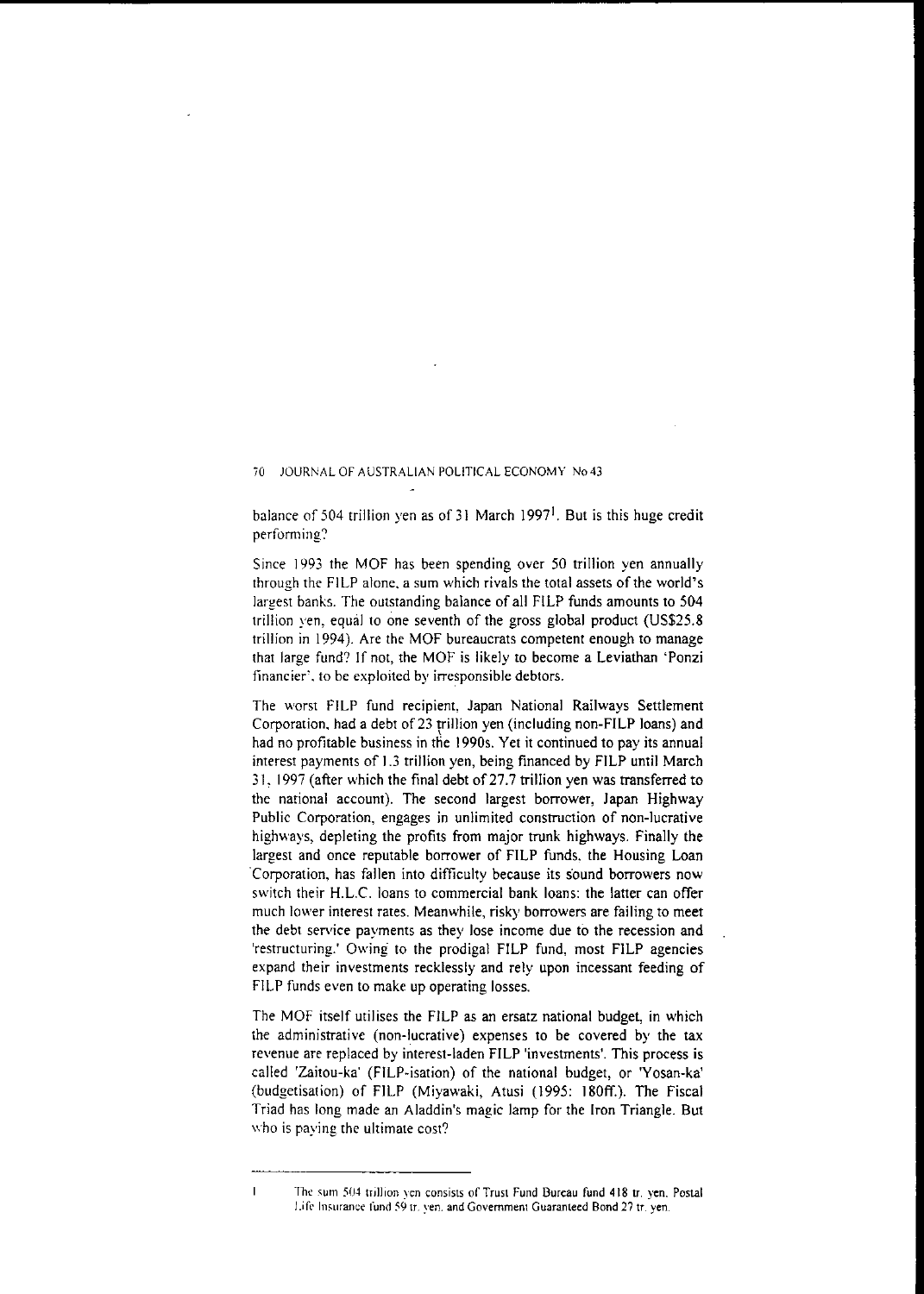The central and municipal governments and public corporations have long been engaged in unnecessary construction. Built according to political needs, roads, tunnels, bridges, seaport facilities, dams, and reclaimed lands remain often in virtual disuse. The major construction projects have been financed by ever-expanding construction bonds, compelling issuance of deficit covering public bonds and deepening the total fiscal crisis (Fig. 2).

For financial years 1992 - 1999 the annual tax revenue of the general government has always been and will be less than 90 trillion yen, insufficient to pay for ordinary administrative expenditure or service interest payments, leave alone to repay the debt principal. Therefore public bonds had to be issued incessantly. Net revenue cannot cover domestic administrative expenditures. Strangely, Japan's ODA (Official Development Assistance) of about SI trillion is now financed by deficit- .covering bonds. Moreover, Japan's emergency credits to ailing Asian economies are being fmanced by loans in Japan, which implies that Japan is now transferring its foreign non-performing debts into Japan.

# **The Private Sector Financial Crisis**

Until 1996 annual bankruptcies in Japan had totalled between 6 and 9 trillion yen. In 1997-98, they suddenly rose to 15.1 trillion yen (17,439 companies) and, in 1998-99, to 15.2 trillion yen (17,497 companies) (Teikoku Databank, 1999). Bankruptcies are now occurring among .companies that have been maintained by fmancial transfusions, previously being regarded as 'too large to bury'. Most bankrupts are real estate developers, construction companies and fmanciers - those who promoted reckless development projects during the late 1980s. They built or tried to build golf courses, ski slopes, marine resorts, and deluxe resort condominiums, or simply bought land for speculation.

Hokkaido Takushoku Bank, the first bankrupt among city banks, borrowed 1.8 trillion yen from the Bank of Japan for its sertlement in November 1997, but the Bank was dissolved without the loan being **repaid. When Yamaichi Securities became insolvent it had a consolidated** liability of 6.7 trillion yen. Regarding the Yamaichi case, Nobuhiko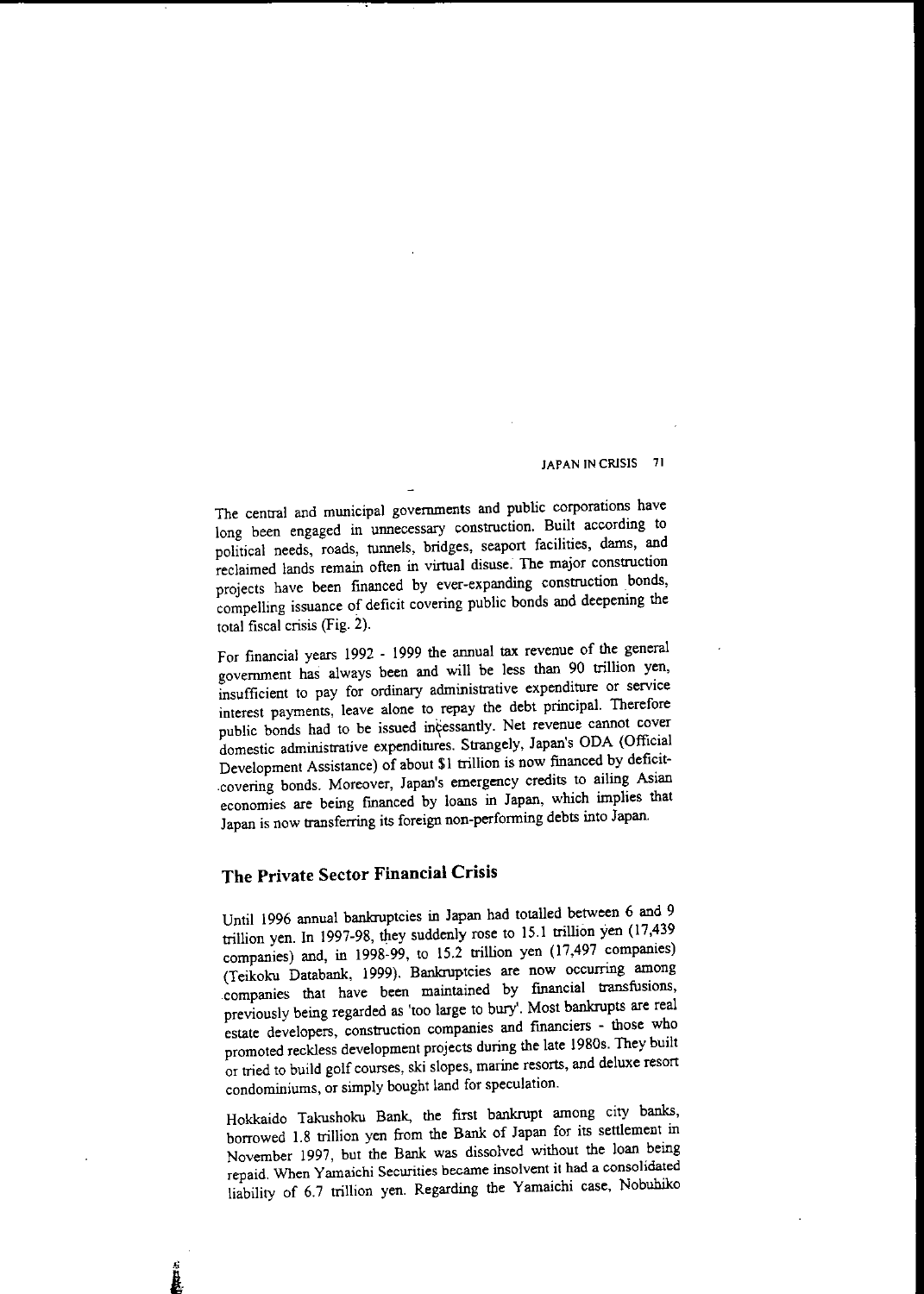Matsuno, MOF Securities Bureau Chief, testified to the Diet on 18 March 1998, admitting that he had recognised Yamaichi's disastrous loss in 1992. At that time he painstakingly developed a tricky transaction to conceal the loss (AERA, 1998). The MOF was working to window-dress **even private** financial losses **as well as public fiscal deficits.**

Since the bubble burst in 1991, the major bankrupts have been rash developers and their creditors. When bankruptcies occur, environmental destruction is the major long-term outcome. In 1997, 16,365 companies went bankrupt, leaving default liabilities of 14 trillion yen. Note for comparative purposes that it took about \$124.6 billion (IS trillion yen) to settle the Savings and Loan crisis in the US in the late 1980s (Seidman, 1996). \

In Japan during the 1980s development-related industries such as construction, real estate, and banking promoted mutual interactions. The construction industry began to play the role of financiers, creating credits for its customers in the following way.

A construction company *A* makes a development plan and sells it hard to a naive landowner  $B$ , who borrows money from financier  $C$  to pay for the construction cost. However,  $A$  gives a full guaranty for  $B$ 's loan. This in turn impels bankers and non-bankers to transmute into developers: they virtually omit examination on feasibility of the investment plans. Such a business practice became customary, called 'Zouchuu' or Order Creation (Kawamiya & Aoki, 1998). All these conspiratorial practices promoted development euphoria, which reciprocally boosted the land and the stock market. When  $B$  fails and goes bankrupt,  $A$  suffers double losses of the unpaid construction charge and the guarantee for B's bank loan. *B's* bad loan to *A* then directly transfers to C. This 'domino' failure accounts for the greater part of the major bankruptcies of general construction **companies and their banks.**

Similarly Japanese banks have been acting almost as developers. When the Eurotunnel Corporation failed, Japanese banks constituted its largest creditor group (holding 20.6% of the liabilities). When East-Asian economies stumbled in July 1997 the largest creditors and the hardest **sufferers were Japanese banks. Whenever and wherever a large** development project fails, its largest creditors would be Japanese banks.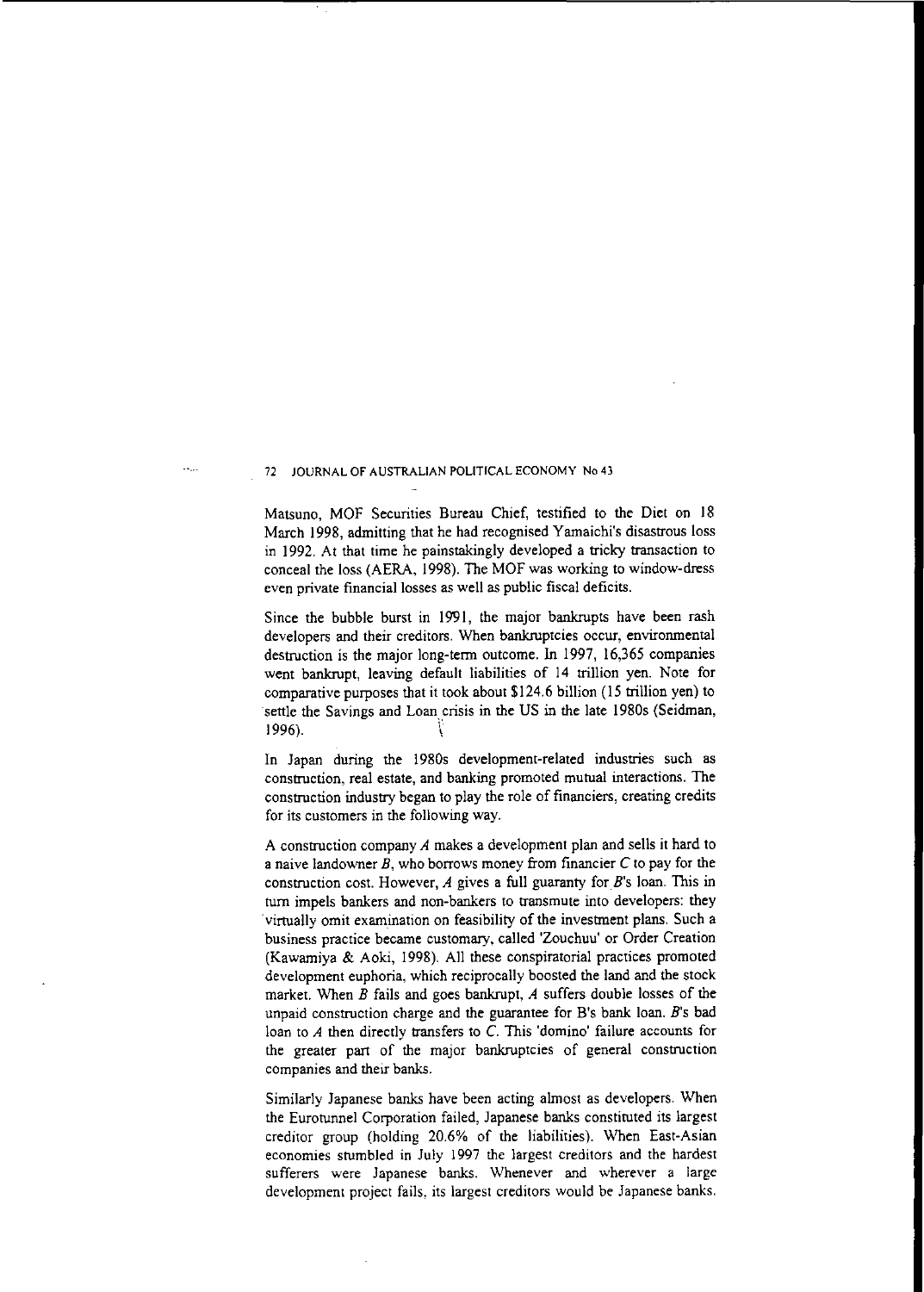Regardless of feasibility, iapanese banks have responded to big projects by automatically secreting immense funds like Pavlov's dog.

# The Macroeconomics of Mushrooming Private Sector Liabilities

The result of this process has been unlimited expansion of developmentrelated liabilities, which sooner or later must turn into non-performing debts. In January 1998 the MOF estimated the amount of bad credits as 76 trillion yen, but is that estimate reliable? It is insufficient simply to sum up the bad loans declared by fmanciers, because they are liable to conceal their bad credits as far as possible. . \

To cast light on this problem we compare the total fmancial liabilities with the total tangible assets in Japan. Up to 1991, when the present recession set in, total· domestic assets had never fallen below total· liabilities (Fig. 4). Since 1992, fmancial liabilities have exceeded total assets and the gap is steadily widening.

What does this dismal situation imply? It is generally believed that fmancial liabilities should cancel with financial assets. Some loans can be offset with some credits. For example a non-bank can offset its loan from a bank with its credit to a real estate company. By contrast, however, a prime depositor would not agree to cancel out his saving in the bank with the bank's loan to him, and an ultimate borrower carmot cancel his loan with the credit given to him.

These final borrowers have to pay the highest interest rates. The interesl taken by intermediate borrowersllenders is only part (profit margin) of **the last borrowers' interest. These fmal debtors have to eam their income** by managing their tangible assets and, at least, they carmot do so by the appreciation of someone else's interest payments. Fig. 4 shows that the negative gap between total assets and the total liabilities is relentlessly increasing. This implies that the final borrowers, lacking sufficiently profitable assets (or other incomes), are failing to repay their debts.

The total liabilities for the nation amounted to 3810 trillion yen at the end of calendar year 1997, and are increasing at the rate of 100 trillion yen per year (Economic Planning Agency, 1999: 334). As the total liabilities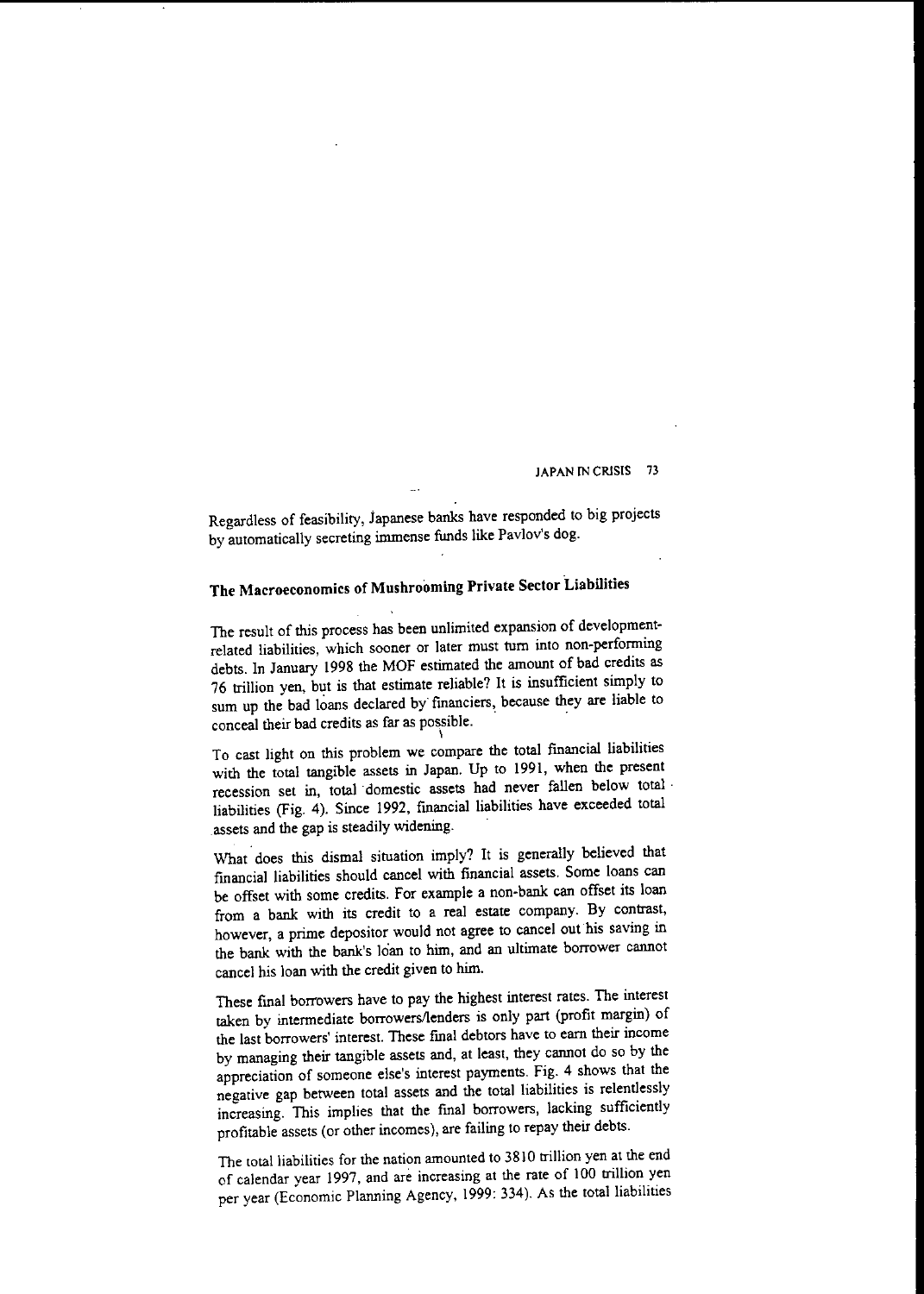$\hat{\mathbf{x}}$ 

are not covered by total tangible assets, they must be covered by real (non-fmancial) income. This is hardly attainable because the total liabilities annually require 38 trillion yen or 8 percent of Japan's GDP, even if the interest rate is only one percent.



Figure 4: Domestic Tangible Assets and Financial Liabilities

*Source:* **Economic Planning Agency,** *Kokumin Keitai Keisan Nenpou* **(Annual Report on National Account), J955-1999.**

Such situations are undermining not only the fmancial stability but also the *raison d'être* of the financial institutions. This coincides with endless series of financial scandals pervading from credit unions, the notorious Jusen companies (non-banks for housing and real-estate loans), city banks, trading finns, securities companies, general construction companies and general merchandise stores and, finally since 1997, extending to the MOF itself.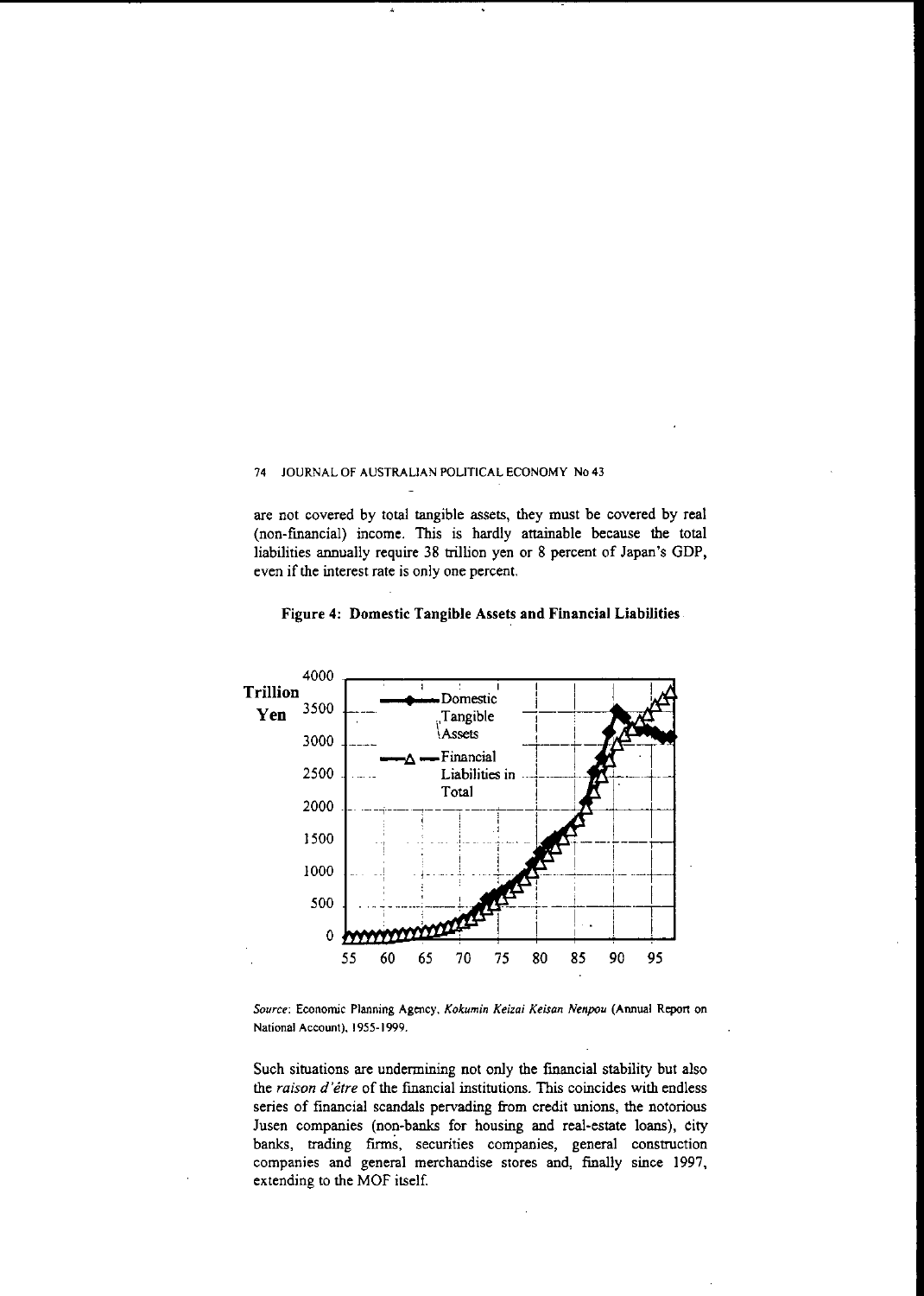It is unquestionable that any interest payments (e.g., one percent or so) on the total national liabilities would exceed maximum possible GDP growth (probably one percent or so). The former is about 38 trillion yen and the latter is about 5 trillion yen. This highlights the profound frailty of Japan's financial institutions as a whole: so it is highly doubtful that they can bear the so-called 'Big Bang' or financial liberalisation and deregulation. They have fixed or 'solidified' too many funds in ill**conceived construction 'investment' and have thus lowered the solvency** of their credits. This is especially the case for Postal Savings (250 trillion yen) and other governmental financial institutions because public construction has been far less profitable and efficient than private construction. Now such projects cannot pay any interest more than  $0.5$ **percent or so. \**

If the Big Bang should cause a money outflow of, for example, a moderate 100 trillion yen in search of an interest rate of 5 percent or so, ' Japanese banks would have to refund their best credits into cash or recall the drained money by paying a higher interest, i.e., costing over 5 trillion yen or one percent of the GDP. This would make an unbearable burden for Japanese financiers.

# **Correlation of Public and Private Debt**

# Public and Private Debts Combined by the Iron Triangle

Japan's construction industry comprises some 564,849 'companies' employing 6.85 million employees as of 31 March 1997. This industry uses more funds and more cement than its American counterpart although Japan's population and land area are, respectively, one half and one twenty-fifth of that of the US. The industry accounts for around 20% of the GDP (as against 10% in the US and the EU). In the mid-1990s, the industry was devouring public works expenditure of around 40 trillion yen per annum, or nearly 8% of GDP.

This industry, determined to defend its traditional privilege in the government budget, has formed a rigid union with politicians and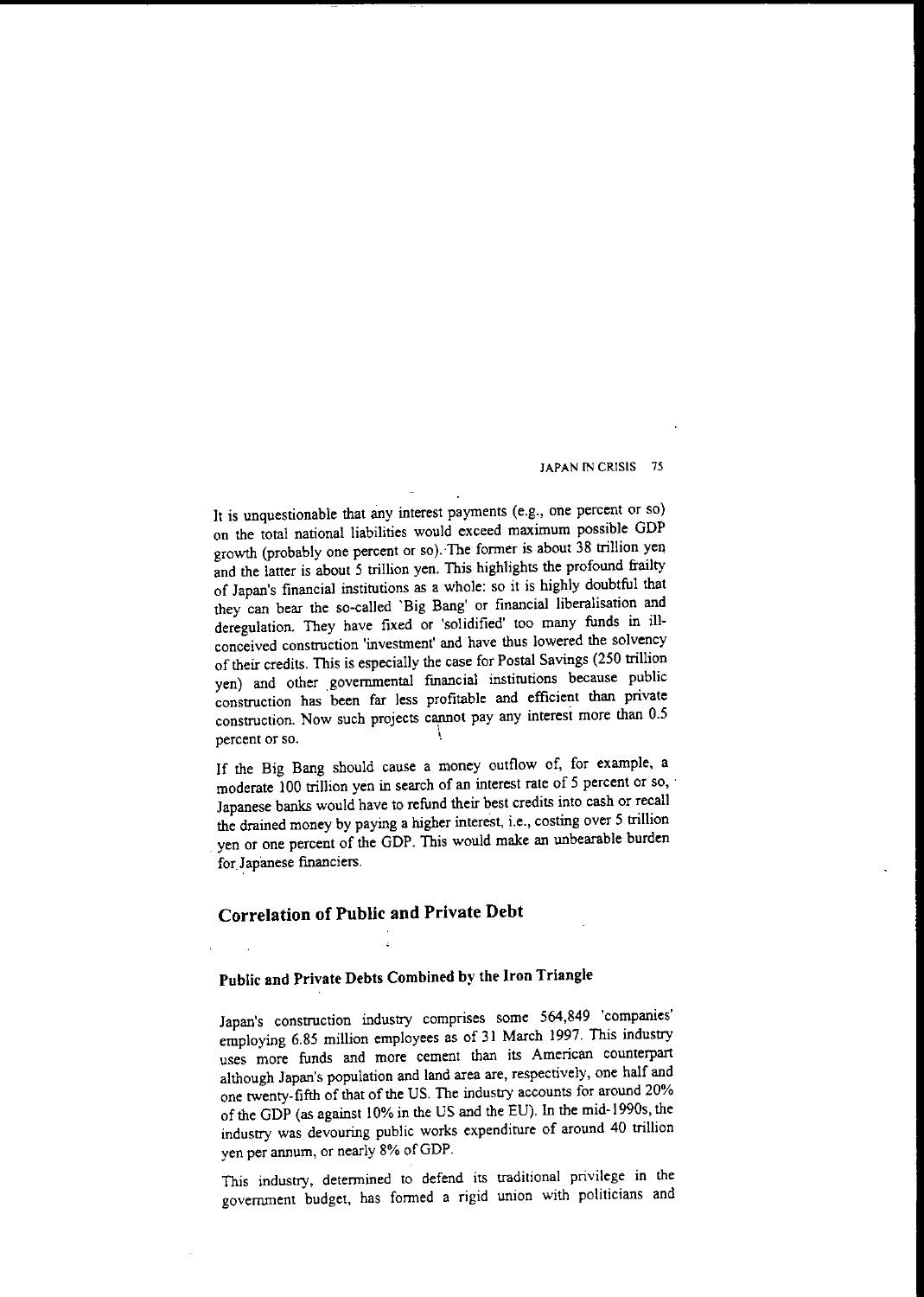bureaucrats. The coalition is made up of the industrial troika of construction, fmance and real estate, the ruling politicians, and the administrative bureaucrats, and has been called the 'Iron Triangle.'

This Triangle coordinates mutual interests as follows. The high-level bureaucrats provide development plans to the political bosses who, in return, secure necessary parliamentary consent. The ruling politicians, both governmental and municipal, in effect decide which constructors should gain the contracts. In return, the companies provide political funds and manpower for the election campaigns of their favourite politicians. The construction-related companies obtain insider information from the administrative officials and, in return, provide them  $with$  generous executive positions on their retirement.

The Iron Triangle stops at nothing to enlarge construction spending. In the midst of serious fiscal crisis, the national budget. is wasted on unnecessary or even harmful developments, which also devastate the natural environment. Thus for example:

The Ministry of Agriculture spent 234 billion yen to reclaini 3,550 hectares of Isahaya Bay Coast (completed in 1997) for new rice fields. Meanwhile the same Ministry enforced a reduction of rice crop acreage by 175,000 hectares out of the nation-wide total of 963,000 hectares by the end of 1998-99.

The Ministry of Construction built Nagara River Estuary Dam at a cost of 150 billion yen. Nagoya City, although intended to be the largest customer, declined to buy any water and to pay its allotted charge. Yet ·the construction went ahead. The loss was covered by other municipalities, which accepted extra charges by further borrowing. Now the MOC is constructing another gigantic dam to supply more water for the same area, spending a further 254 billion yen. Such 'investments' are characteristic of large projects conducted by FILP agencies. Such public corporations act on behalf of the Iron Triangle. The Iron Triangle has successfully conspired to turn Japan's fiscal system into a fund-raising  $m$  **machine** for the construction complex.

Why has such a self-destructive spending policy persisted? The Iron Triangle is mobilising public finances to rescue the debt-ridden tripartite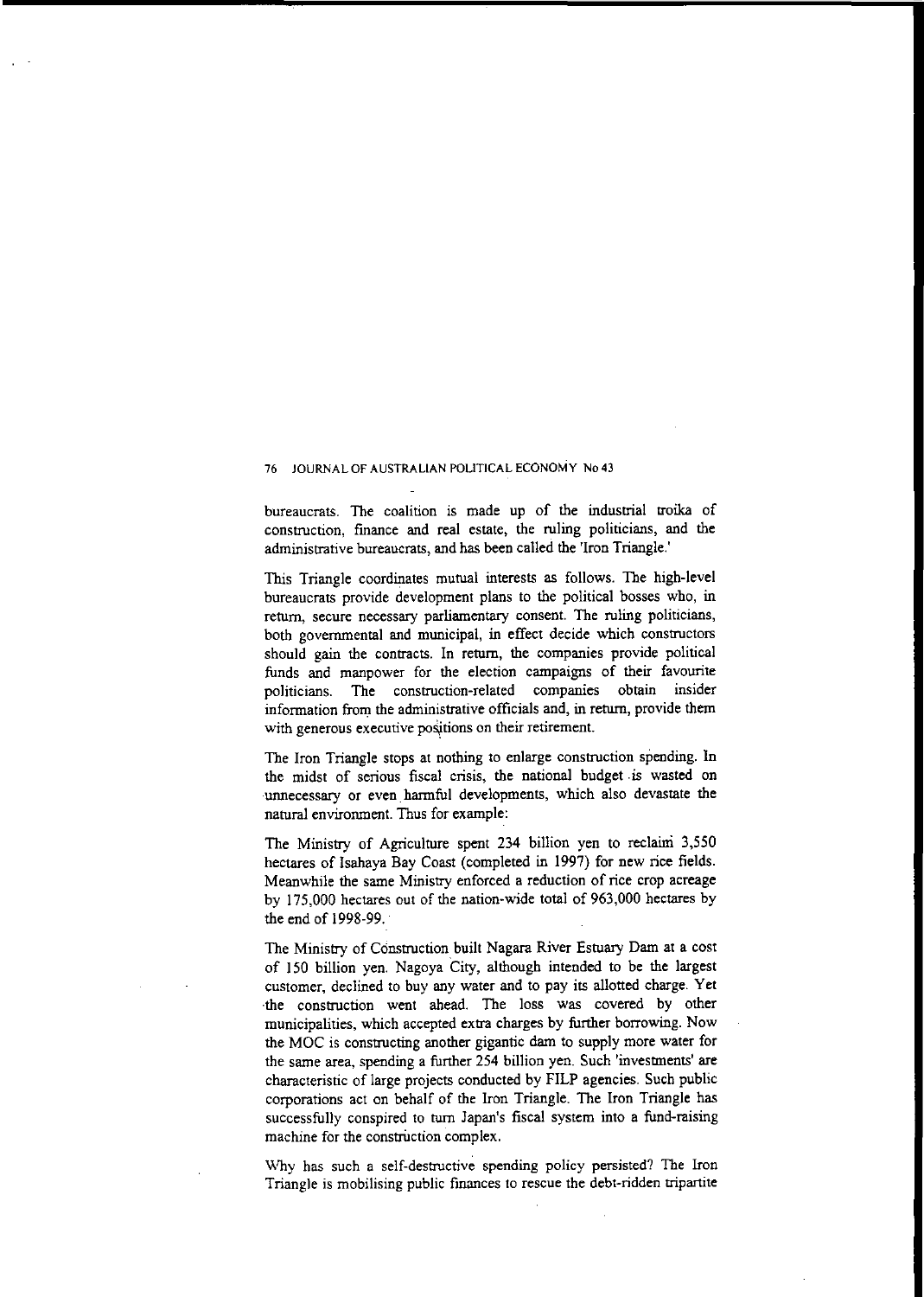complex, juslifying the policy in tenns of'economic stimuli and fmancial **stabilisation'.**

When the notorious Jusen problem was settled by the use of a 'public fund' of 685 billion yen at the end of 1995-96, most Japanese people angrily criticised the salvation. Yet few realised that the fund came not from tax revenue but from deficit-covering bonds. The Jusen 'settlement' was achieved partly by rolling over private liabilities to government debts. Does this really amount to settlement? Japan's fiscal policy since 1991 has served to transfer private liabilities in default to the public sector - effectively to nationalise bad loans. How far can the public .**finances bear this burden?**

# $\overline{\phantom{a}}$

## Long-term Economic and Fiscal Trends

The long-term trend of Japan's GDP and main fiscal data is shown in Fig. 5. The history can be divided into three periods. The GDP growth rate was above 10% in Phase 1 (1960-1973), around 5% or more in Phase 2 (1974-1990), and around 1% or less in Phase 3 (1991-) (Kawamiya & Aoki, 1998).

.Until the mid-1970s the GDP reflected exponential growth. The vertical gap between the lines of the fiscal expenditure and of the tax revenue corresponds to the annual fiscal deficit.

In Phase I there were fiscal deficits, but they were promptly redeemed owing to the rapid increase in tax revenue. Because of the rapid growth in GDP and tax revenue, the fiscal deficit was not cumulative. Phase 2 set in after the first oil crisis of 1973, which ended the age of cheap resources and rapid growth. The government tried to raise the sagging growth rate by expanding the public works budget. Up to the late 1970s, this policy seemed reasonable because it served to construct useful infrastructure. However, the public construction investment did not decrease even after the main infrastructure was completed all over Japan. **Instead, there occurred construction of lextra-structurel <sup>p</sup> unnecessary roads, dams, dykes, tunnels, harbour facilities and so forth. Public works expenditure has long fallen prey to the Iron Triangle. Because of its**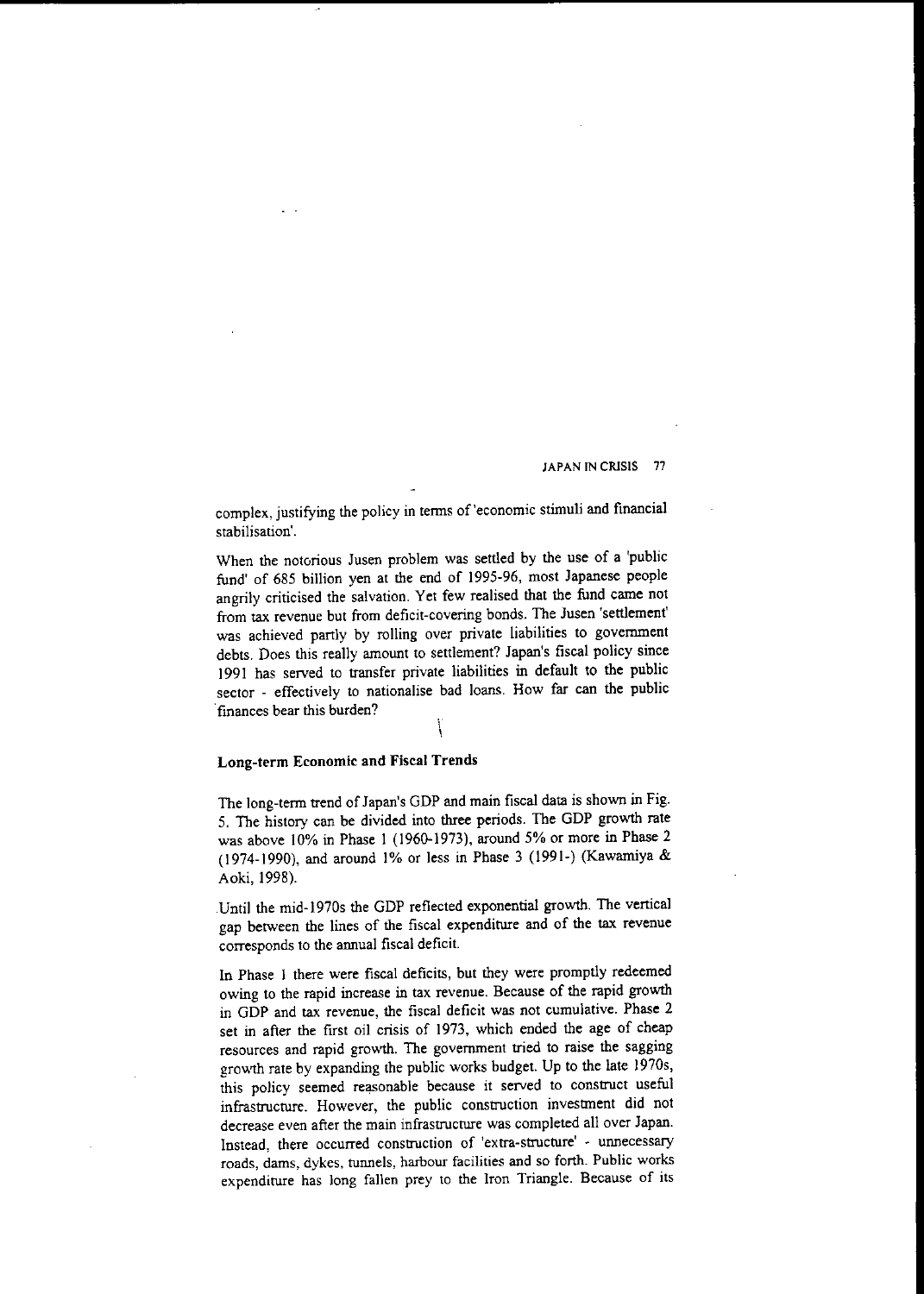unlimited political power, it has deformed Japan's fiscal system irreversibly.

A serious problem in Phase 3 is that the total public debt has come to surpass the GDP and to 'grow' faster than the GDP itself. During the 1980s, for example, the annual increase of public debt was on average about 30 trillion yen, far exceeding the annual increase of Japan's GDP, i.e., 20-25 trillion. For fmancial years 1992-95 Japan's Government spent 67 trillion yen (13.4% of Japan's GDP) in stimulus measures. In 1998-99 the Government spent an additional 16 trillion yen (3.2% of GDP), with a similar outcome. Demand is created annually but debts accumulate perennially. Thus the public debt began to rise explosively since 1992. After four decades of rapid growth, Japan is sinking under a sea of bad debts in both public and 'private sectors. Japan's growth had been accelerated by debt-induced demand. It constitutes a prototype of the **process of rapid growth and serious crisis in Asian countries.**

## Figure 5: Japan's Fiscal data and Gross Domestic Product



*Source:* **Kawamiya & Aoki (1996bl** Nb. **The data are nominal. and include a simple extrapolation to 2000·01.**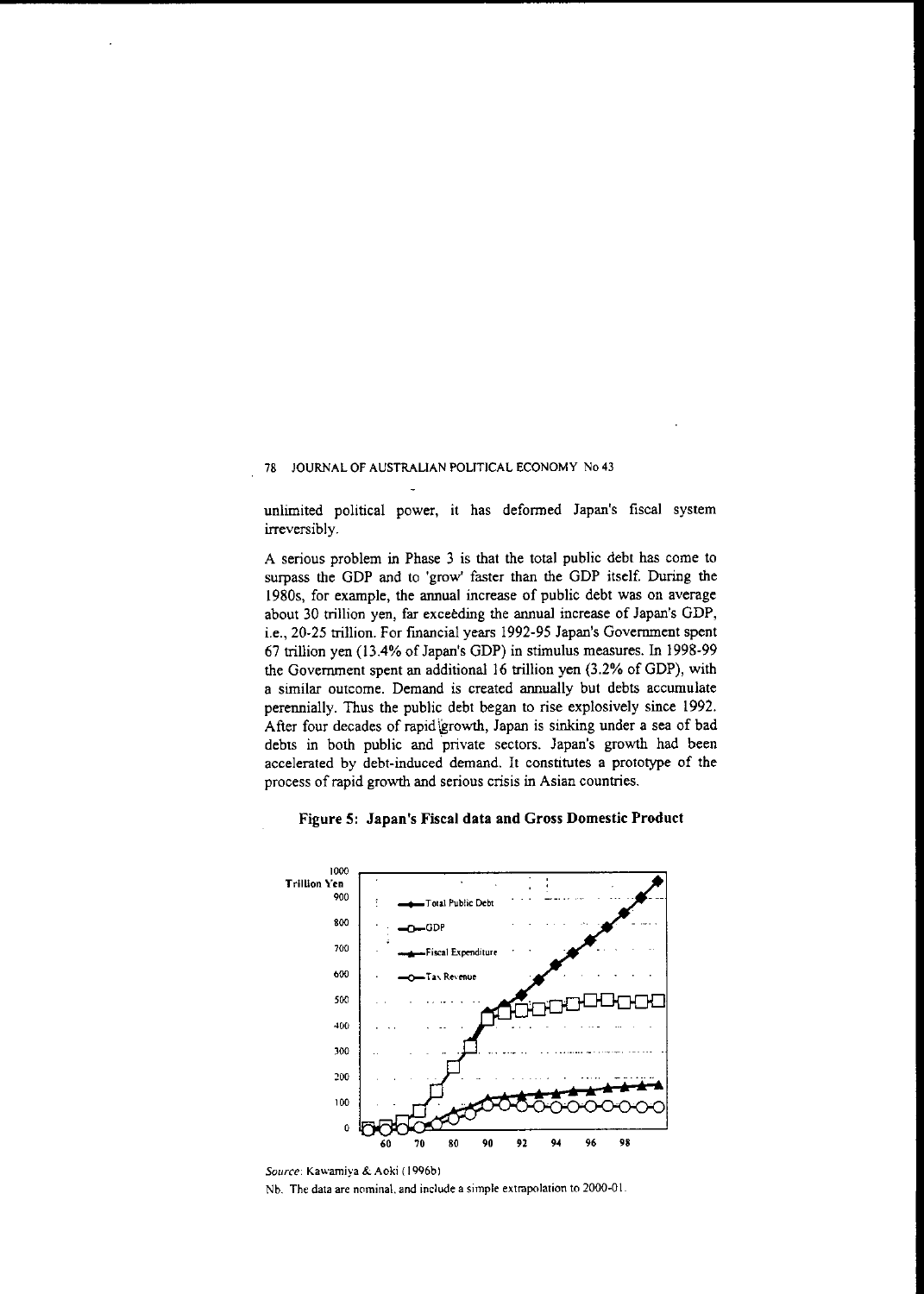What will occur at the fmal stage of debt-induced growth? Interest payments for the accumulated debt alone, not to speak of repayment of the principal, will exceed the annual growth of the economy. This will lead to general fmancial instability or even paralysis of fmancial systems, **such as is already seen in Japan and many Asian countries.**

A dangerous possibility at this stage is the call for 'creation of demand' and 'financial last resort', at the cost of new public debts. This is a dangerous option, because it would simply. aggravate the financial instability unless it miraculously boosts growth up to a level sufficient to compensate for the raised debt payments. In fear of fmancial instability, the Japanese people are shifting their deposits further from commercial financiers to Postal Savings. However, these transferred deposits then flow into the FlLP fimd. Since 1992 the average annual increase of Postal Savings is 15 trillion yen (3% of GDP), which is much larger than the GDP increase (less than 1%). This flow will reinforce the Fiscal Triad and help the Iron Triangle to continue its fiscal squandering until the last minute of the nation's fiscal-fmancial breakdown (Kawarniya & Aoki, 1995).

Debilitated commercial banks cannot challenge this vicious circle because they themselves count on FILP money for relief fmancing. One of these relief measures is the Price Keeping Operation to support the stock market by using FlLP funds, in which the participating FlLP agencies have always suffered serious losses. The latest PKO of roughly 1.3 trillion yen was carried out in the late March 1998, resulting in a triple low of yen, stocks and government bonds. Is it possible to suddenly raise the growth rate at this stage of an economy? This question leads us to an investigation of the growth potential of the economy.

# **Historical Change in Industrial Structure**

## Three-Stage Transition in the Manufacturing Sector

Japan's economy used to be considered a 'model for rapid growth'. The electrical and electronic industry and the automotive industry were the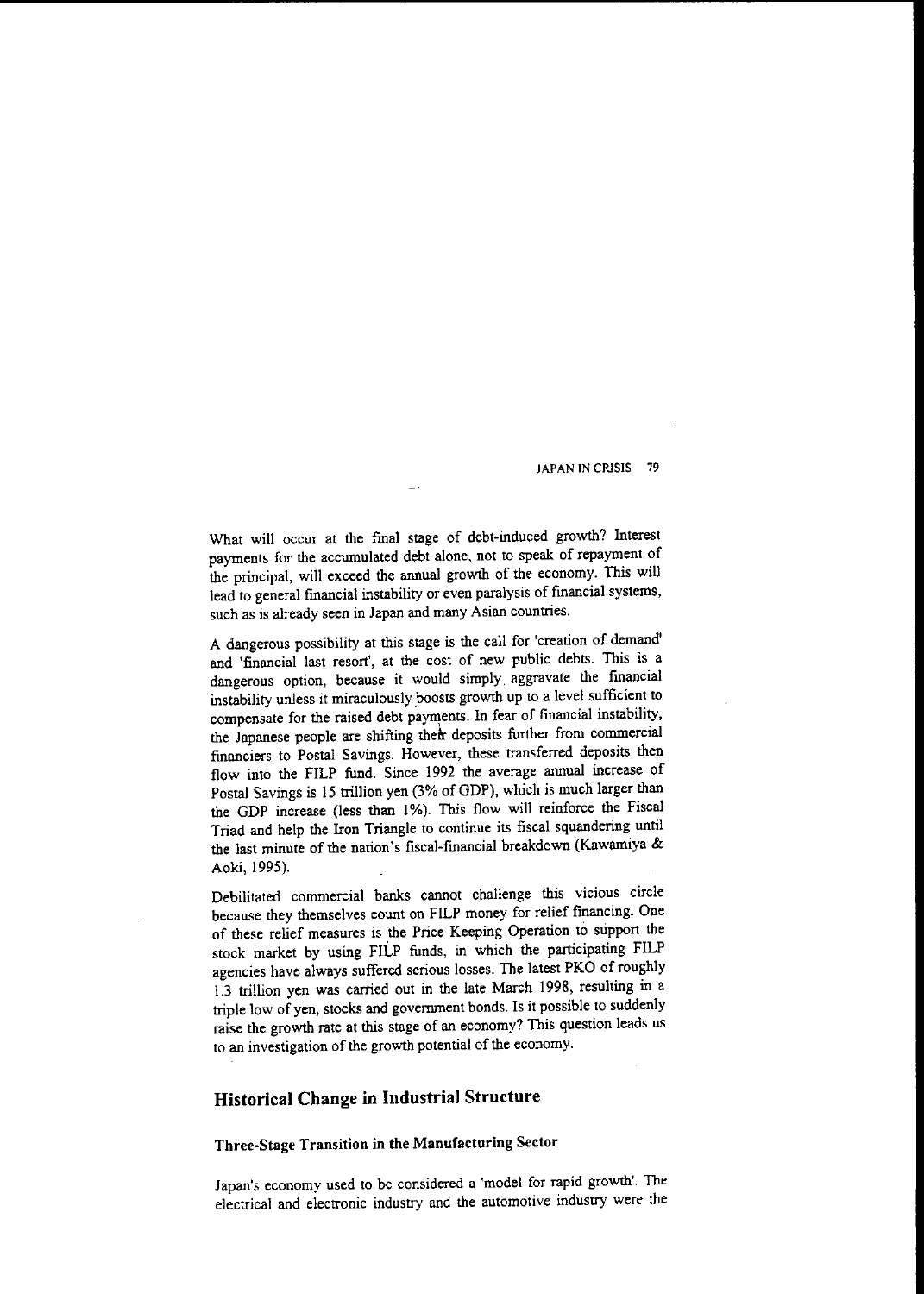; **."**

**most innovative and cost-effective sectors. However, the fastest growing and the most influential industries in Japan were actually construction,** real estate, finance and insurance, or their integrated complex. What they have historically amassed was not profits but non-performing debts, which terminated Japan's rapid growth and caused the prolonged and **serious recession.**

First we consider the historical trend of Japan's key material and manufacturing industries in the three-phase scheme introduced above (Kawamiya & Aoki, 1998). The phases suggest that the size of the economy in terms of material rather than monetary values has a tendency **to saturate: a transition from growth to saturation seems more natural** than limitless growth. This view is confirmed by the historical trend of key manufacturing industries.

For 1955-1973 (Phase 1) the steel and the automobile industries grew rapidly, from 9.4 million tons of steel and 69 thousand cars in 1955 to 119 million tons of steel and 6 million cars. These two industries well represented the fast growing trend of the material and the manufacturing industries in general. This phase was suddenly terminated at the first oil crisis of 1973, which heralded a severe recession that affected all the material industries.

Phase 2 began after the first oil crisis of 1973, which corresponds to the second stage of the fiscal succession. The Government nied to raise the sagging growth rate by enlarging the public works budget. Until the mid-1970s, this policy seemed reasonable, because it helped to build still **insufficient infrastructures. However, the massive public construction** works continued beyond a reasonable limit, resulting in the building of unnecessary roads, dams, dykes, tunnels, harbour facilities, etc. - in short, **'extra-structures'**.

After 1974 the steel, cement and ceramic, petrochemical, and other material industries suffered a prolonged stagnation. The steel makers presumably regarded the stalemate as only temporary, so they tried to expand their production capacity during the 1970s. However, from around 1980, they finally had to shut down about one fourth of their **facilities.**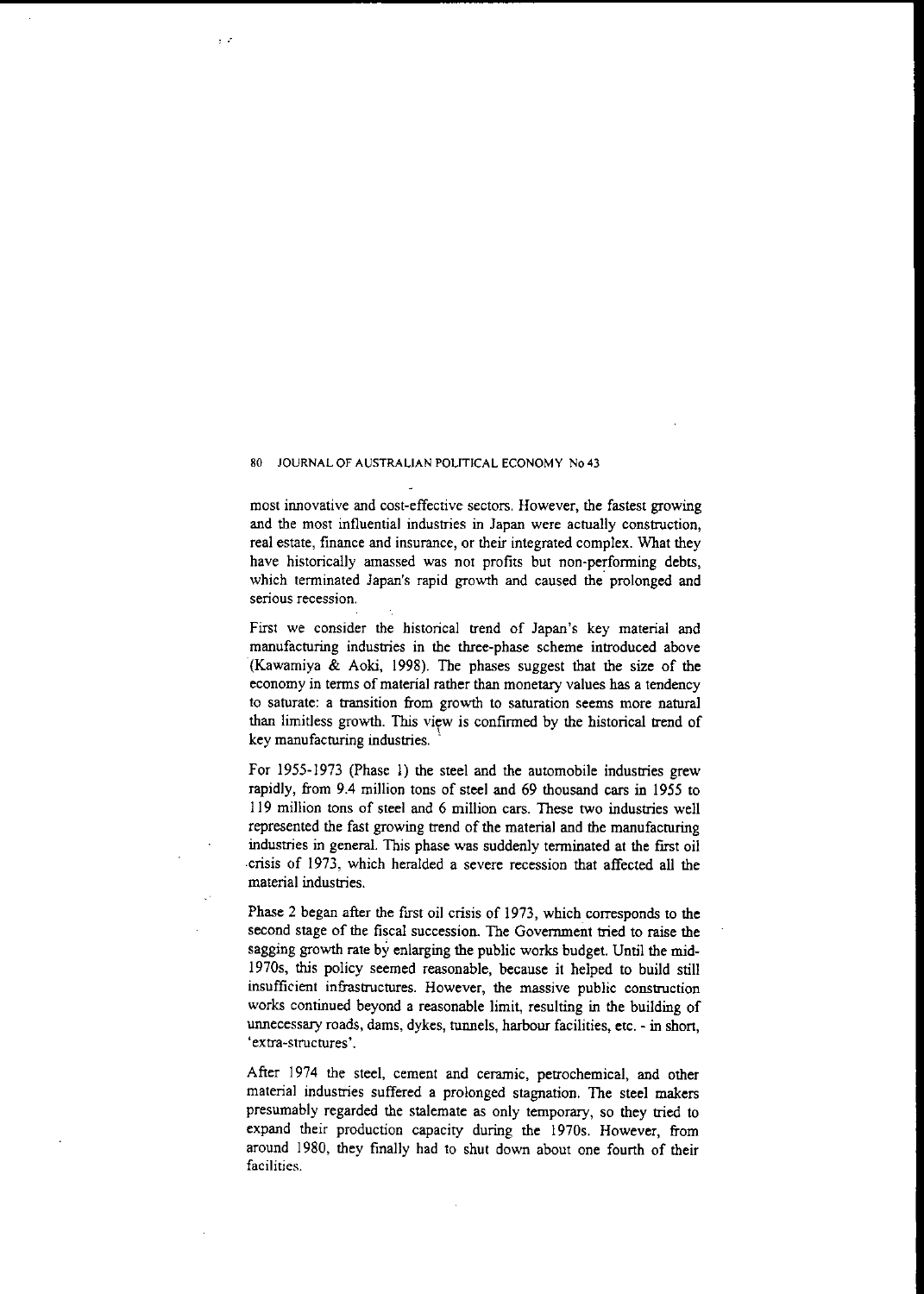The automobile industry survived the oil shock and kept growing during Phase 2, mainly because Japanese subcompact cars were highly fuelsaving and became suddenly popular in the global market. In contrast to the auto industries overseas, the Japanese auto industry benefited unexpectedly from the sudden price hike of petroleum. From the mid-1980s, the information industry, with personal computer production playing the leading role, began to rise. As a result the growth rate of Japan's GDP gradually slowed, but it remained at a moderate level of roughly 5%.

Phase 3 was characterised by a sudden decline in the automotive industry: in 1990 the automotive production reached its peak, 13.5 million units, declining to below 10 million units in 1998. There is no sign of a rebound by May 1999. The car manufacturers instead made massive investments to expand production capacity by around three .million units per year for 1988-1990. This miscalculation is reminiscent of the steel industry in the late 1970s.

The information industry seems to have failed to take over the role of leading industry from the automobile industry. The former had maximum sales of about six trillion yen (around US\$50 billion) in 1991, which corresponds to only one seventh of the maximum automobile shipment in 1990 and is comparable with the sales drop of the auto industry (around 5 trillion yen between 1990 and 1994). The electronics industry itself suffered stagnation at the final stage of the bubble collapse in 1991, although it rebounded briefly owing to the sales of 'Windows 95' **personal computers. However, the market size of the computer industry** is far smaller than that of car industry. The process of popularisation and market saturation will be much faster than in the case of the auto industry. In addition the replacement demand will shrink with improved performance of existing computer models (Kayamiya & Aoki, 1998).

Thus Japan's GDP has remained almost constant since 1992, while public debt has been 'growing' annually by 30 to 40 trillion yen (6 to 8% of GDP). The growth-oriented policy has become economically irrational and unsustainable because it has raised public and private debt instead of **the GDP. This outcome is inevitable and also naturaL because Japan's population of senior citizens is going to increase and its basic social** needs are shifting toward the requirements of a rapidly ageing society.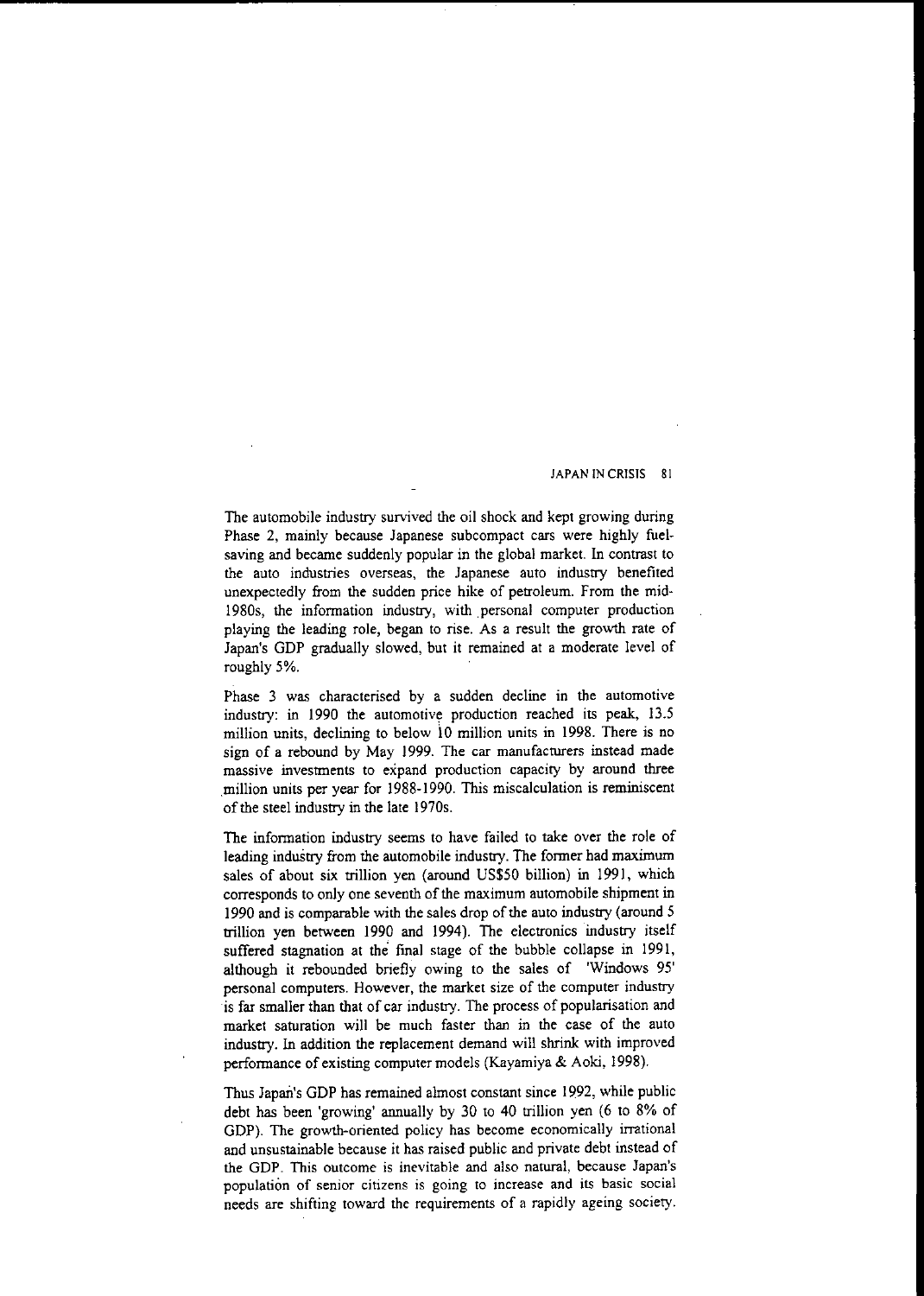**Japan's conversion from a lconstruction state' to a sustainable society** amenable to environmental concerns needs to be facilitated, for energy **consumption, carbon dioxide emissions, and waste emissions be reduced.** Japan now seems to have no alternative but to seek a really sustainable **society.**

## The Historical Trend of Shift within Industrial Structure

**Whereas motorization and computerisation are the most conspicuous** aspects of the present industrial society, ongoing economic change should be studied by a more structural analysis. Here we propose a 'fivesector analysis' instead of the traditional three-sector one, because the latter is too crude and inappropriate for a study of Japan's economy. Table I shows a breakdown of GDP by industrial sector. If we put the **construction, the finance and insurance, and the real estate industries** together this in sum denotes the share of the tripartite industrial complex **in the nation's economy.**

| Year                     | 1955 | 1960 | 1965 | 1970 | 1975 1980 |      | 1985 | 1990 | 1995 |
|--------------------------|------|------|------|------|-----------|------|------|------|------|
| Primary<br>÷             | 19.2 | 12.8 | 9.5  | 5.9  | 5.3       | 3.6  | 3.1  | 2.4  | 1.9  |
| Construction             | 4.4  | 5.5  | 6.4  | 7.5  | 9.3       | 9.0  | 7.6  | 9.6  | 9.9  |
| Finance, Insurance &     |      |      |      |      |           |      |      |      |      |
| <b>Immovables</b>        | 9.3  | 10.9 | 12.7 | 11.9 | 12.9      | 14.1 | 14.8 | 16.0 | 17.0 |
| Manufacturing & Mining   | 29.4 | 35.3 | 33.7 | 35.7 | 29.6      | 28.7 | 28.7 | 27.1 | 23.9 |
| Commerce, Transportation |      |      |      |      |           |      |      |      |      |
| & Communication          | 27.1 | 26.0 | 27.2 | 29.9 | 310       | 32.0 | 33.1 | 33.3 | 34.7 |
| Governmental, Public     |      |      |      |      |           |      |      |      |      |
| utilities & NPO          | 10.6 | 9.5  | 10.5 | 9.1  | 11.9      | 12.6 | 12.7 | 11.6 | 12.6 |

### Table 1: **GDP** Share by Industrial Sector in Terms of Value Added

*Source:* **Economic Planning Agency (J 999)**

**The sum of rows 2 and J gives the GOP share of the tripartite complex consisting of construction. real estate, and finance. This complex has long been the fastest growing sector,**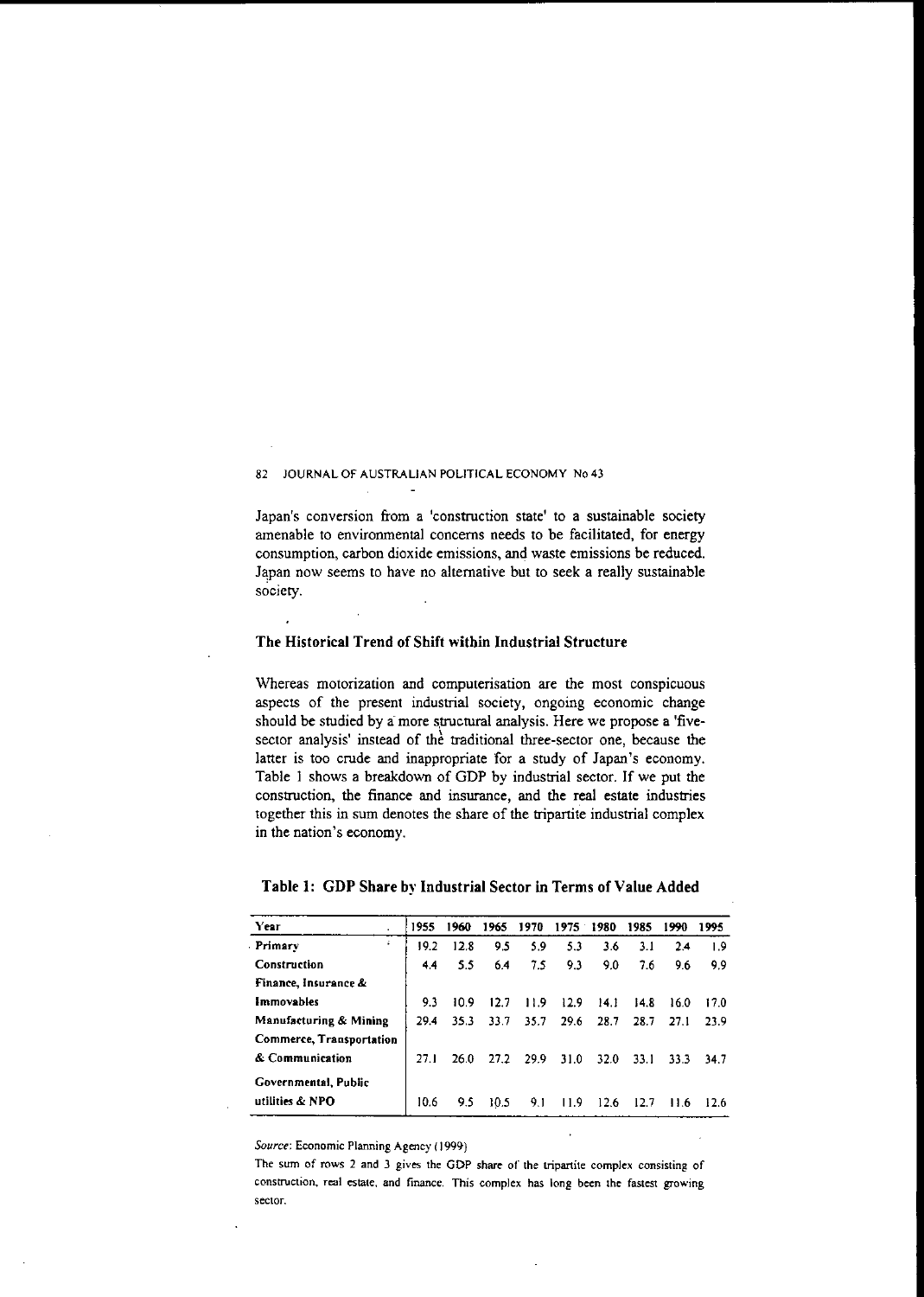Table I shows that the most significant change is the mushroom growth of the construction / real estate/ financial complex which severely encroached on the primary industry and other sectors. It is a paradox that this fastest growing and dynamic sector piled up not profits but staggering losses, as was scandalously revealed in the 'Jusen' problem. The explosive development of this sector has been materialised by an explosive accumulation of financial liabilities. It was the lavish spending on debts that inflated the size of this industrial complex and its share in the national economy *(Ekonomisuto,* 1998). This unbearable contradiction finally caused the fmancial breakdown and the prolonged recession in Japan. Is it possible or reasonable to restore the economy by further funding this sector?

## **International Comparison of Construction Industry'S Weight in the GDP**

**Japan's construction industry has an extraordinary weight in the nation's** economy, which has caused serious problems similar to those concerning the military industry in the former Soviet Union. The construction industry comprises about 20% of GDP. Gross construction investment *per capita* in Japan amounts to 660 thousand yen, compared to 250 thousand yen (US\$2,200) in the USA in 1992. Investment per unit area in Japan is about forty times that of the USA whereas Japan's population density is roughly 13 times as large as that of the US. Japan's construction investment is too large compared to the GDP; the public sector is too dependent on debt, which is too concentrated on nonhousing public works (Kawamiya & Aoki, 1998).

**The problem concerning the excess of construction 'investments' is as** follows: interest-laden 'investments' go not to infrastructure but 'extrastructures', of which only few people can make use. Such establishments bring no returns or social benefits, but require huge operational expenses and are likely to bring serious environmental destruction.

The repayment of principal and interest for the previous public 'investments' on debt is possible only through further borrowing, which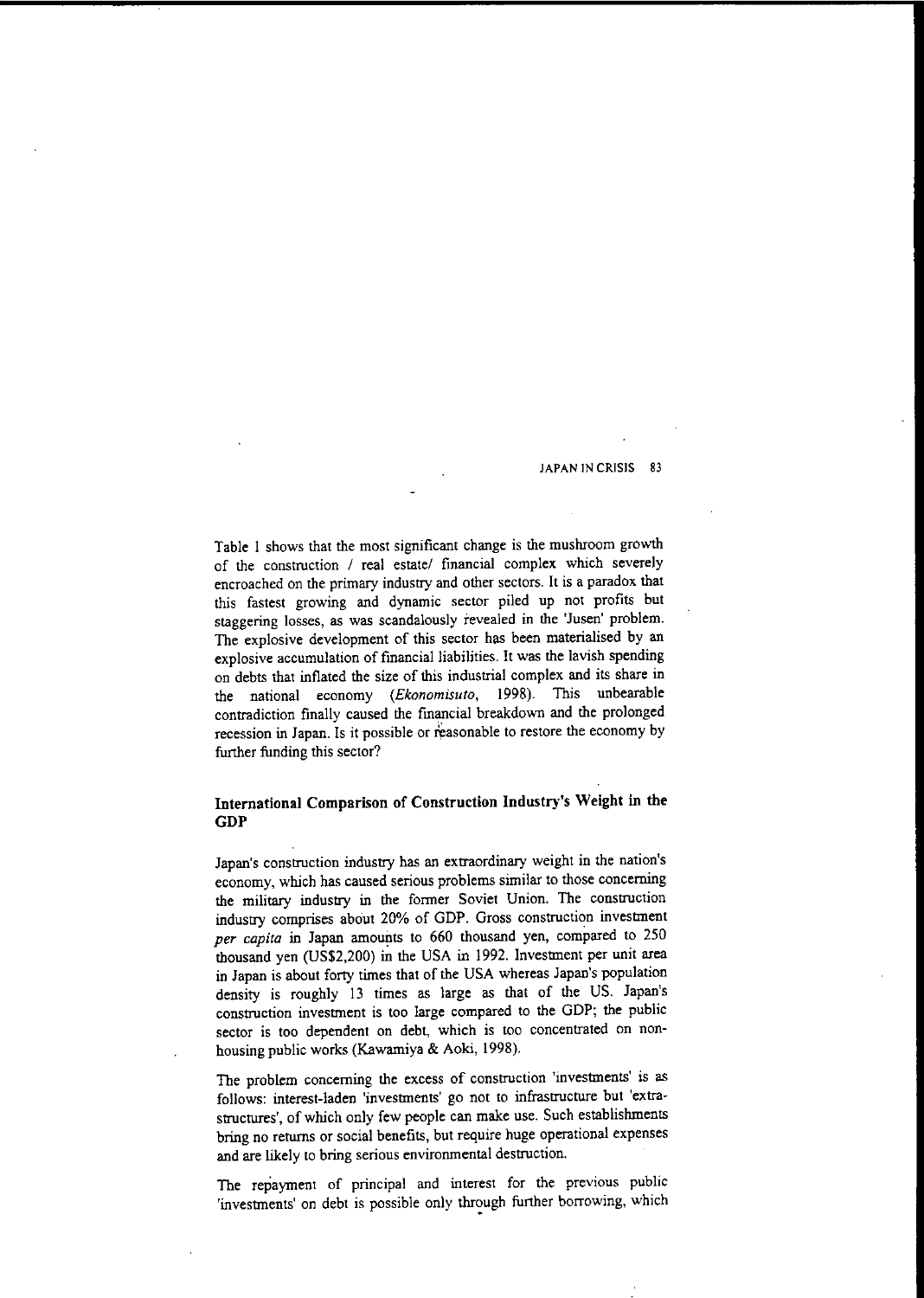aggravates the fiscal deficits. Who needs such financially and environmentally destructive 'investments'? It is the general construction companies on the verge of bankruptcy; banks who gave them exorbitant credits; and politicians who exploit constructors and banks for political funding. .

# **Concrete Breeding Behemoth Crushing Ecosystem and Economy:**

The vested interests of the Iron Triangle are vitally dependent on public works: the larger the budget; is the more they can take. So they try to maximise 'public investmenls' beyond the proper societal needs by mobilising the Fiscal Triad of governmental, municipal, and FILP budgets. In Japan the public works budget is arranged in proportion to the presumed amount of concrete needed. Therefore budget  $maximization$  **results** in maximisation of concrete consumption and, hence, of the resultant environmental desnuction. These situations in concert bring forth a 'concrete breeding behemoth' fed on public fmance, which causes damage both public-fmancial and environmental.

Unlike chemical pollutants, concrete is not poisonous but it cuts off the material and water circulation in nature and physically isolates the artificial space from ;the natural soil, water, and biological matrix. The 'behemoth' tries to pave every possible space with concrete by the use of seemingly unlimited funds supplied from the Fiscal Triad.

The most disruptive impact of the 'concrete breeding behemoth' is the isolation of water flow from the earth and its soil. Not only the urban **areas but also rivers everywhere, even tiny mountain streams, are paved** by a method called 'sanmenbari' (three-sided paving). This method paves the bed and both banks of rivers, thus isolating the water from the soil; annihilating aquatic plants and animals and, fmally, turning rivers into simple water ducts without any aquatic biosphere and therefore any capacity to purify water. Even Japan's vast coastlines have become nori**natural because of concrete embankment or tetra-pod setting, and tidelands have been extensively reclaimed all over Japan, locking out** migratory birds.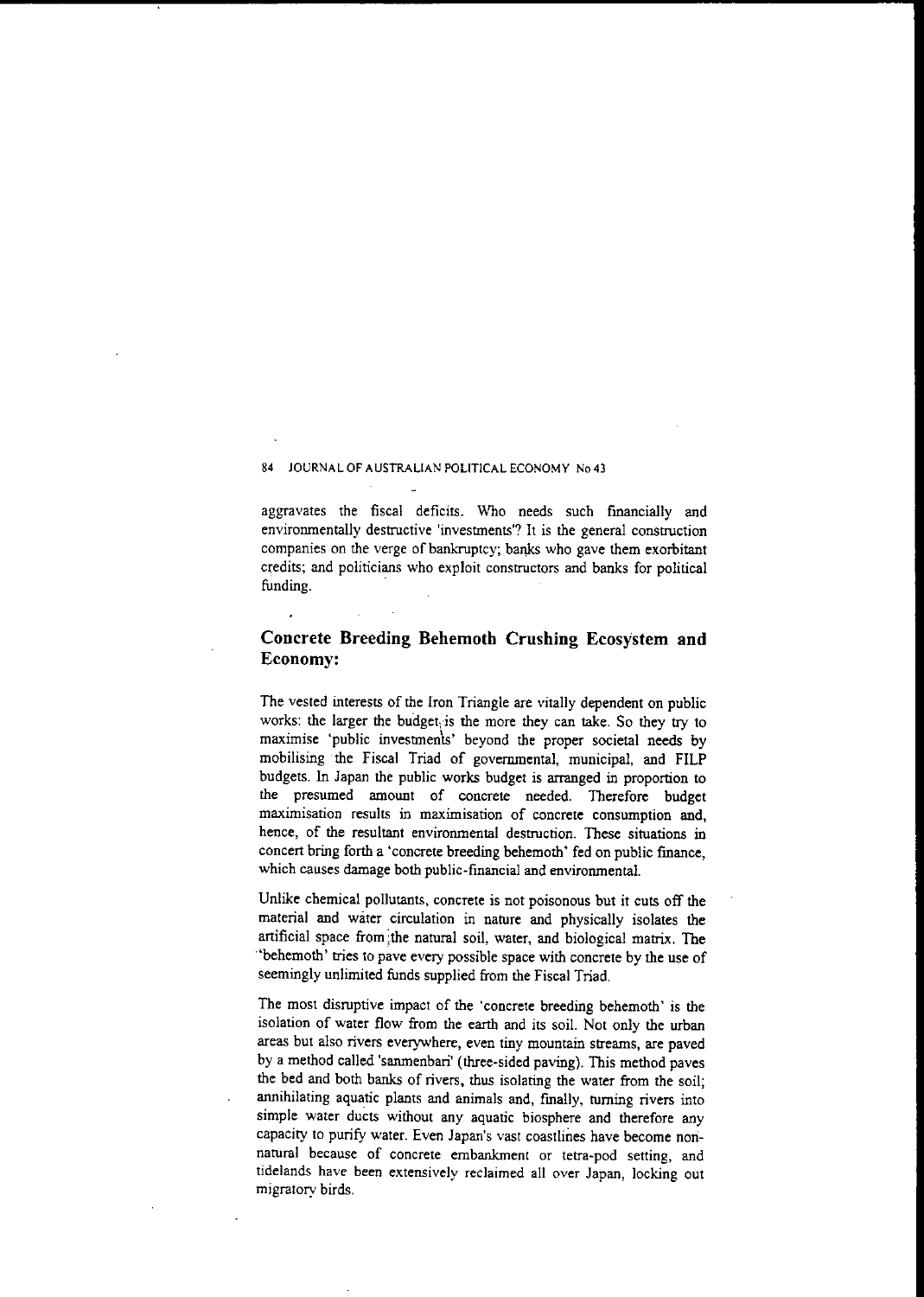To gain some sense of the environmental impact, we calculated the mass of concrete thal has been stocked on the land surface of Japan from 1955 to 1995. The figure is 4.5 billion cubic metres, a volume sufficient to pave 12% of Japan's land surface with a thickness of 10 centimetres. The ecosystem and the economy of Japan are being buried beneath a thick layer of concrete on the one hand and of debt on the other (Ministry of International Trade and Industry, 1998).

### **Conclusion**

**Financial crisis and environmental ,\estruction in Japan have a common cause: excessive construction investments in both public and private** sectors. This requires a simultaneous solution: a stop to debl-induced growth of the economy and of debl-fmanced destruction of the natural environment. Moves to create a society that is sustainable financially and environmentally must be taken. The dichotomy of 'either growth or the **environment' is false.**

We have shown that the cause of Japan's fiscal crisis is that the structure of the nation's public finance, the 'Fiscal Triad', is dangerously dependent on debt. The result is a rapid growth of the fiscal deficit, far ahead of the GDP in total amount and in rate of expansion.

Second, analysis of the fmancial disaster in the private sector shows that **this crisis is due to the tripartite** .complex **of construction, fmanee, and** real estate running amok financially. This complex is the fastest growing and thus the largest sector in Japan and the world, and it has accumulated not profits but losses.

Third, the crises in the public and the private sectors have been driven by the same political-economic system - the Iron Triangle, comprising politicians, bureaucrats and fmanciers. The Triangle makes use of the Fiscal Triad, nominally as part of the process of stimulating growth but actually as a last resort to cover the catastrophic losses of the tripartite complex. This will further inflate the balance of Fiscal Triad debt beyond **the present 769 trillion yen; eventually it will become impossible to contain.**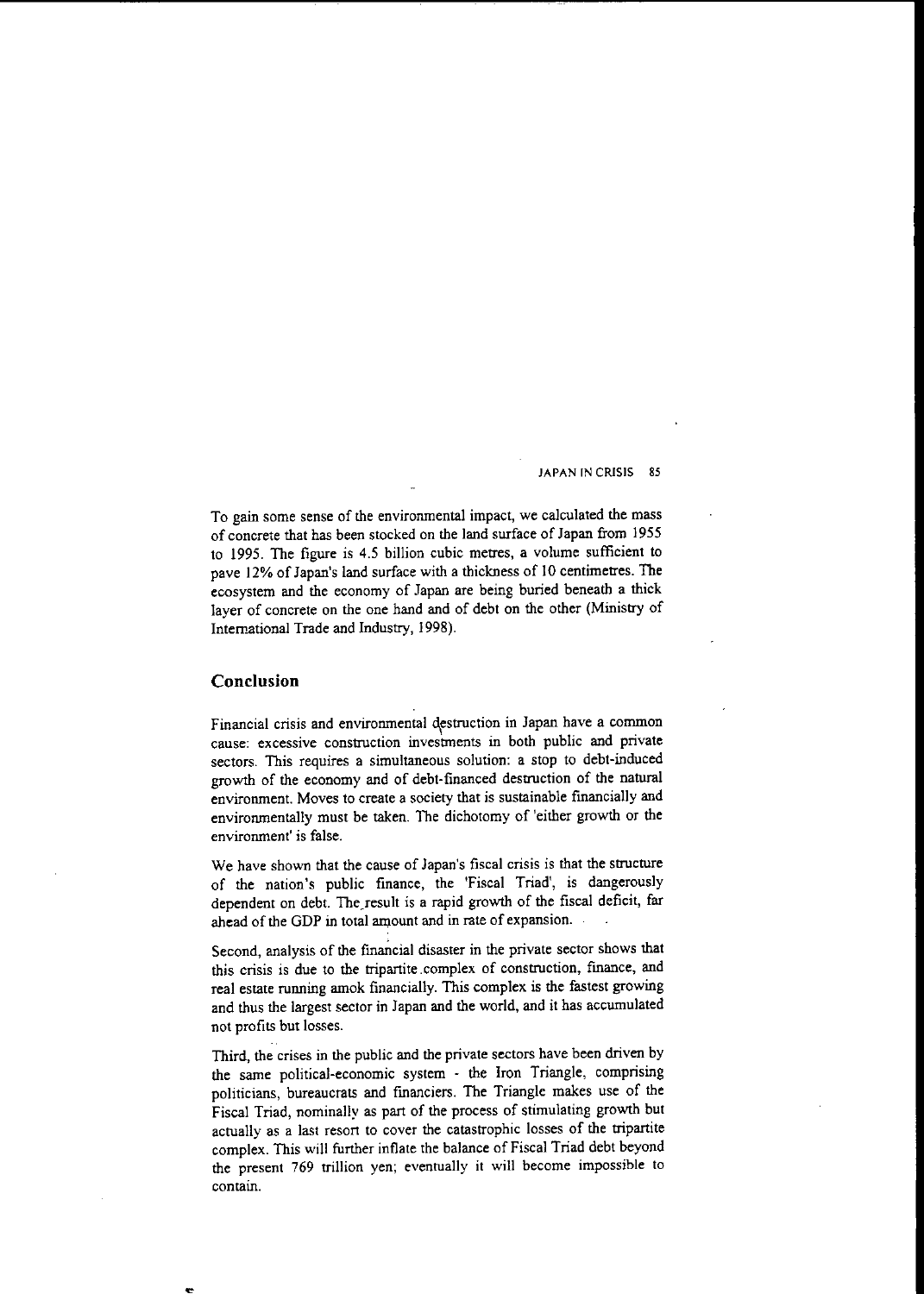Fourth, the historical transition of Japan's industrial structure shows a clear trend towards saturation. The Japanese economy has to change its orientation from growth towards sustainability. The nation's economy has no capacity to absorb further imports as requested from overseas unless there is a corresponding reduction in the domestic product.

Fifth, the present ill-conceived institutions leads to a maximisation of the construction budget, of concrete consumption, and fmally, of environmental destruction.

#### References

AERA (1998) [weekly periodical of the *Asahi Shimbun Weekly*], 6 April.

Budget Committee of the House of the Representative (1999), Zaisei Kankei Siryou Syuu ,(Data Book on Public Finance)

Economic Planning Agency, *Kokumin Keizai Keisan Nenpou* (Annual Report on National Account), various years.

*Ekonomisuro* (Weekly Economist) (1998), Feature Articles on: Zenekon '5 Gatu Kiki' ('May Crisis' of General Construction Companies), 7 April [published by Mainichi Shimbun Sha}.

Kawamiya, Nobuo & Aoki, Hidekazu (1994), "Nihon "Doken Kokka Ran" (Study of Construction State Japan), *Chukyo Daigalcu Kyouyou Ronsou.* Vo1.35. NO.I.

Kawamiya, Nobuo & Aoki, Hidekazu (1995), "Akuzyunkan suru Kinyuu Kiki to Zaisei Kiki" (Japan's Financial and Fiscal Crisis in Vicious Circle). *Chukyo Daigaku Kyouyou Ronsou.* Vo1.36. No.2.

Kawamiya, Nobuo & Aoki, Hidekazu (1996a), "The Economic, Technological and "Environmental Sustainability - What Impairs It and How to Repair It." IUPAC (International Union of Pure and Applied Chemistry): CHEMRAWN IX. (Seoul, Sept. 1-6, 1996), The Proceedings of 'World COnference on The Role of Advanced Materials in Sustainable Development, p.541ff.

Kawamiya, Nobuo & Aoki, Hidekazu (1996b), "Kokumin Keizai Keisan no Hihanteki Kousatu" (Critical Treatise on National Economic Accounting). *Chukyo Daigaku Kyouyou Ronsou.* Vol.37, NO.3.

Kawamiya, Nobuo & Aoki, Hidekazu (1997), "Zikozousyoku suru Kin'yuu Husai" (Self-Breeding Financial Liabilities in Japan), *Chukyo Daigaku Kyouyou Ronsou,* Vo1.38, NO.2.

Kawamiya, Nobuo & Aoki, Hidekazu (1998), "The Fiscal and Financial Crisis in Construction State Japan-Any Way Out?" *Selected Papers on Entropy Studies* Vol. 5, No. I.